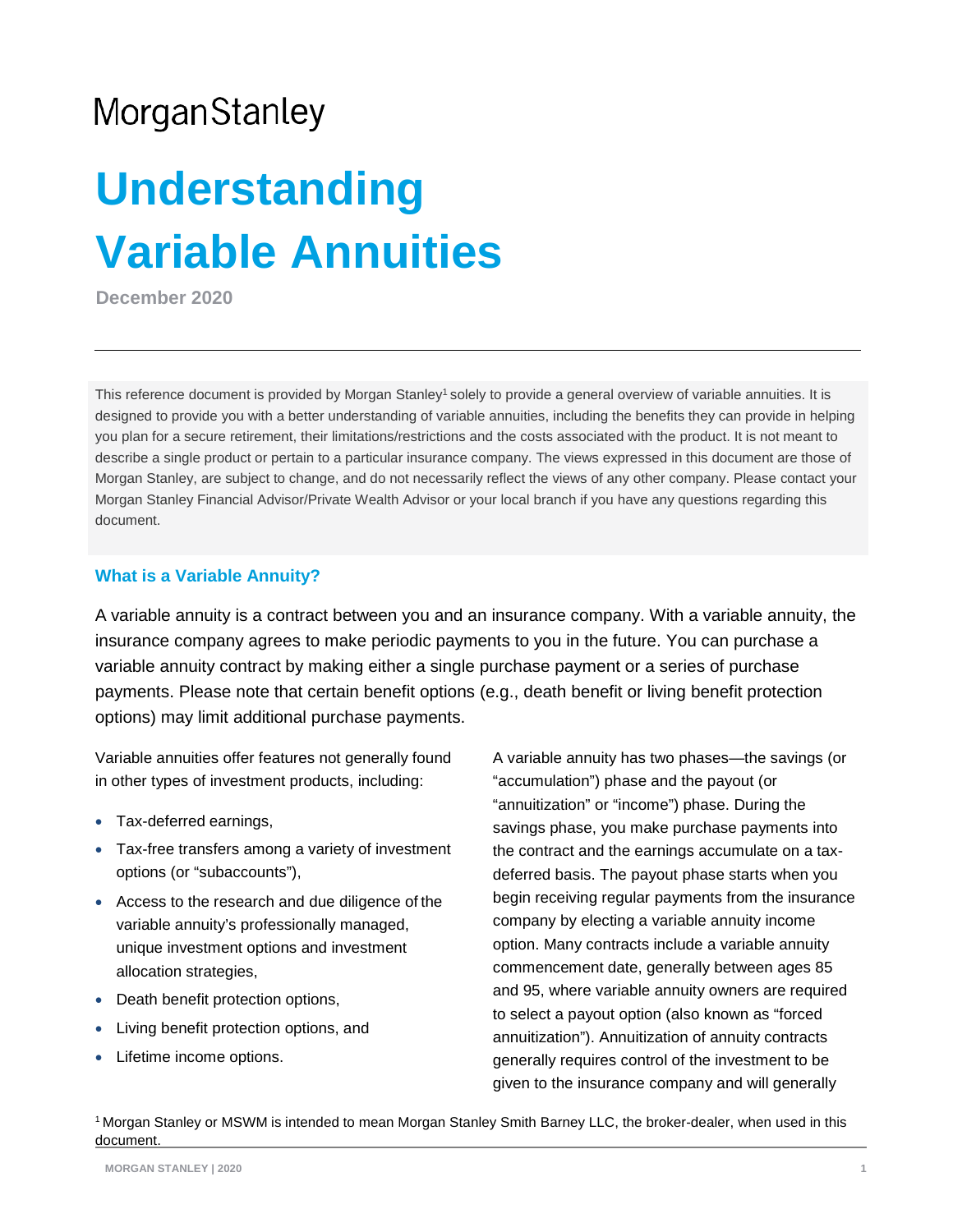terminate any living or death benefits provided in the contract.

# **Why Consider a Variable Annuity?**

A variable annuity is a long-term investment primarily designed for retirement or another long-range goal. As noted above, a variable annuity lets you accumulate assets on a tax-deferred basis. If you are looking to supplement other sources of retirement income—such as Social Security and pension plans—you may want to consider a variable annuity.

When considering the purchase of a variable annuity, numerous factors should be taken into account including, but not limited to, your:

- Age,
- Annual income,
- Financial situation and needs,
- Investment experience and investment objectives
- Preferred engagement model (Brokerage or Advisory)
- Intended use for the variable annuity (e.g., to leave assets to beneficiaries, to receive income for life, tax deferred investments, etc.),
- Investment time horizon,
- Existing assets including investment and life insurance holdings,
- Liquidity needs (see the section titled "Share Class and Surrender Periods" for more information),
- Liquid net worth,
- Net worth,
- Tolerance for risk, and
- Tax status.

Please note that variable annuities involve investment risk and a variable annuity may lose value. Therefore, you should consider your ability to sustain investment losses during periods of market

downturns. Before buying any variable annuity, you should request a prospectus from your Financial Advisor/Private Wealth Advisor and read it carefully. The prospectus contains important information about the variable annuity contract including fees and charges, investment options and objectives, risks, death benefits, living benefits and variable annuity income options. All of these should be considered carefully. You should compare the benefits and costs of the variable annuity you are considering to other variable annuities and to other types of investments before investing.

# **Annuities in Investment Advisory/Wrap Fee Accounts**

Variable annuities may be purchased in either a brokerage account or in a Morgan Stanley Consulting Group Advisor investment advisory account. For an explanation of the differences between a brokerage and investment advisory relationship, please review "Understanding Your Brokerage and Investment Advisory Relationships," which is available at

[http://www.morganstanley.com/ourcommitment.](http://www.morganstanley.com/ourcommitment) Please see the Consulting Group Advisor Form ADV Brochure for information about that investment advisory account. You may also request a copy of these documents from your Morgan Stanley team.

## **"Free Look" Period**

Variable annuities typically have a trial period of 10 or more days from your receipt of the contract. This is known as the "free look" period. During this time, you can terminate the contract and get back your purchase payments without paying any surrender charges. The purchase payments may be adjusted to reflect charges and the performance of the subaccounts you selected. You are encouraged to ask questions before the "free look" period ends to make sure you understand your variable annuity and confirm that it is right for you.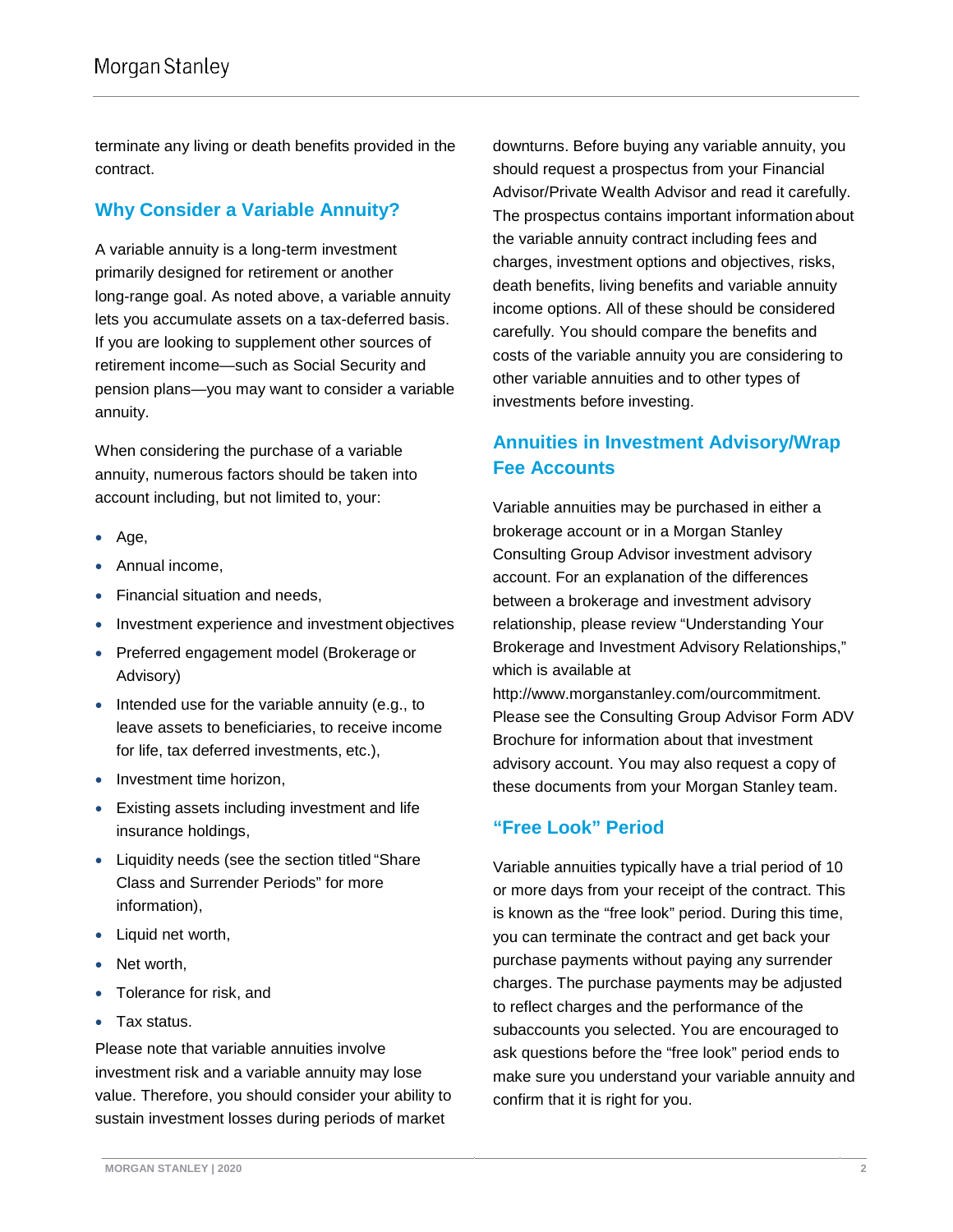# **Variable Annuity Fees and Charges**

There are fees and charges that are unique to variable annuity products. These fees and charges cover the cost of contract administration, distribution, portfolio (or investment) management and the insurance benefits (e.g., death and living benefit protection options, lifetime income options).

Because fees and charges may be assessed on the original investment, the current account value or the benefit's base value (or "benefit base"), you should become familiar with all types of fees and charges, and the methodology for their calculation within the particular variable annuity you are purchasing. The most common fees and charges are:

- **Mortality and Expense Risk Charge (M&E):** The M&E charge compensates the insurance company for insurance risks and other costs it assumes under the variable annuity contract. M&E charges are deducted from the value of the subaccounts (i.e., the investment options you select). The fees for any optional death and/or living benefit you may select are described below and are not included in the M&E charge. M&E charges are assessed daily and typically range from 0.20% to 1.80% annually.
- **Administrative and Distribution Fees:** These fees cover the costs associated with servicing and distributing the variable annuity. These fees include the costs of transferring funds between subaccounts, tracking purchase payments, issuing confirmations and statements as well as ongoing customer service. Administrative and distribution fees are deducted from the value of the subaccounts. These fees are assessed daily and typically range from 0% to 0.60% annually.
- **Contract Maintenance Fee (or "Annual Fee"):**  The contract maintenance fee is an annual flat fee charged for record keeping and administrative purposes. The fee typically ranges from \$30 to \$50 and is deducted on the contract anniversary. This fee is typically waived for contract values over \$50,000.
- **Underlying Subaccount Fees and Expenses:** Fees and expenses are also charged on the subaccounts. These include management fees that are paid to the investment adviser responsible for making investment decisions affecting your subaccounts. This is similar to the investment manager's fee in a mutual fund. Expenses include the costs of buying and selling securities as well as administering trades. These asset-based expenses will vary by subaccount and typically range from 0.15% to 3.26% annually.
- **Contingent Deferred Sales Charge ("CDSC" or "Surrender Charge"):** Variable annuities available at Morgan Stanley do not have an initial sales charge. This means that 100% of your funds are available for immediate investment in the available subaccounts. However, insurance companies usually assess early termination charges to a variable annuity owner who liquidates his or her contract (or makes a partial withdrawal in excess of a specified amount) during the surrender period (see the section titled "Share Class and Surrender Periods" for additional information). The charge is generally a percentage of the amount withdrawn and declines gradually during the surrender period. A typical surrender schedule has an initial charge ranging from 0% to 9% and decreases each year that the contract is in force until the charge reaches zero.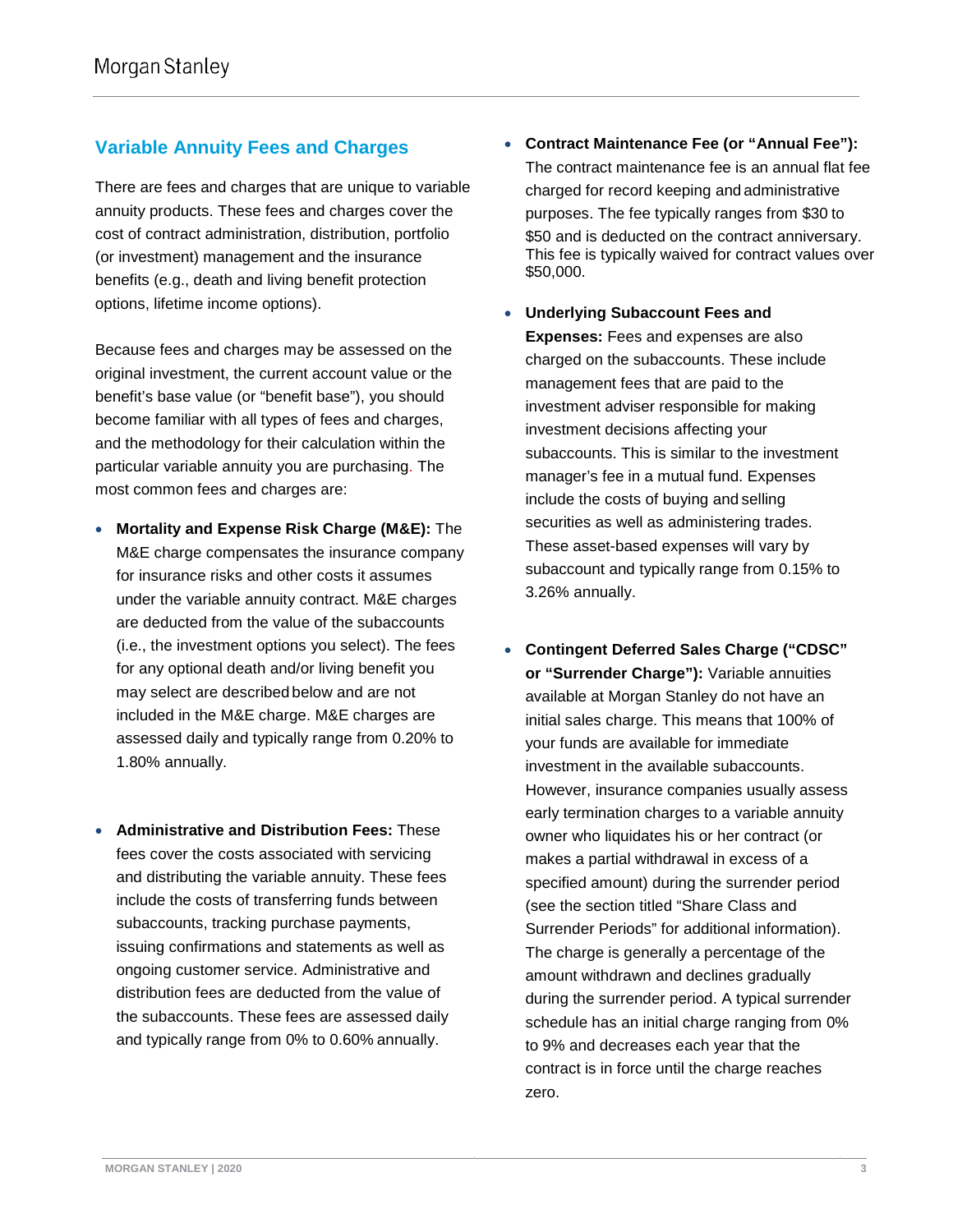- Generally, the longer the surrender schedule, the lower the contract fees. Most contracts will begin a new surrender period for each subsequent purchase payment, specific to that subsequent purchase payment.
- **Contingent Deferred Sales Charge Waivers:**  Certain variable annuity contracts offer Contingent Deferred Sales Charge (CDSC) waivers. These waivers allow you to withdraw from your contract without penalty or surrender charges. The CDSC waivers may vary by insurance company and contract and may not be available on all contracts. Please review the prospectus.
	- o Nursing Home / Extended Care Waiver: If you or the joint owner is confined to a nursing home or hospital you may withdraw up to 100% of the contract value free of surrender charges. Each insurance company and contract may have specific length of time requirements in order to qualify for the waiver. Restrictions may apply and are detailed in the prospectus.
	- o Terminal Illness Waiver: If you or the joint owner incur a terminal illness you may withdraw up to 100% of the contract value free of surrender charges. Each insurance company and contract may have specific length of time requirements in order to qualify for the waiver. Restrictions may apply and are detailed in the prospectus

# **Investment Advisory/Wrap Fee Account Fee**

In addition to the aforementioned variable annuity fees [which are generally lower for annuities offered in advisory/wrap fee programs], Investment Advisory/Wrap Fee accounts generally have a separate inclusive fee which is based on a percentage of assets held in the account. That fee may ultimately lead to cases where a variable annuity purchased in an Investment Advisory/Wrap Fee account results in

higher client fees. In those situations, the purchase of a variable annuity in a fee based account should be supported by other factors such as the services provided as part of the investment advisory relationship, and whether the investment advisory relationship is appropriate for you.

#### **Share Class and Surrender Periods**

Variable annuities are traditionally offered with varying fee and surrender charge periods. These are otherwise known as "share classes." "B Share" annuities are generally lower-cost alternatives with the longest surrender periods while "B Share with Early Withdrawal Feature," "C Share" and "L Share" annuities are higher-cost alternatives with the shortest surrender periods. *Since the share class selected will determine the fees and surrender charge associated with your selected variable annuity contract, you should familiarize yourself with the share classes available before you decide to invest*.

Aside from share classes available within a brokerage relationship, annuity's purchased in Investment Advisory/Wrap Fee accounts generally include a shortto-no surrender period. Examples of average fees are noted in table below.

Specific points to consider include:

- The benefits of tax deferral and the selection of optional living benefit protection options generally involve a long-term time horizon.
- Contract fees and/or surrender charges may significantly impact the variable annuity contract's investment performance.
- Unexpected life events and individual preference may lead an investor to prioritize greater access to his or her investment and therefore choose a more expensive share class option.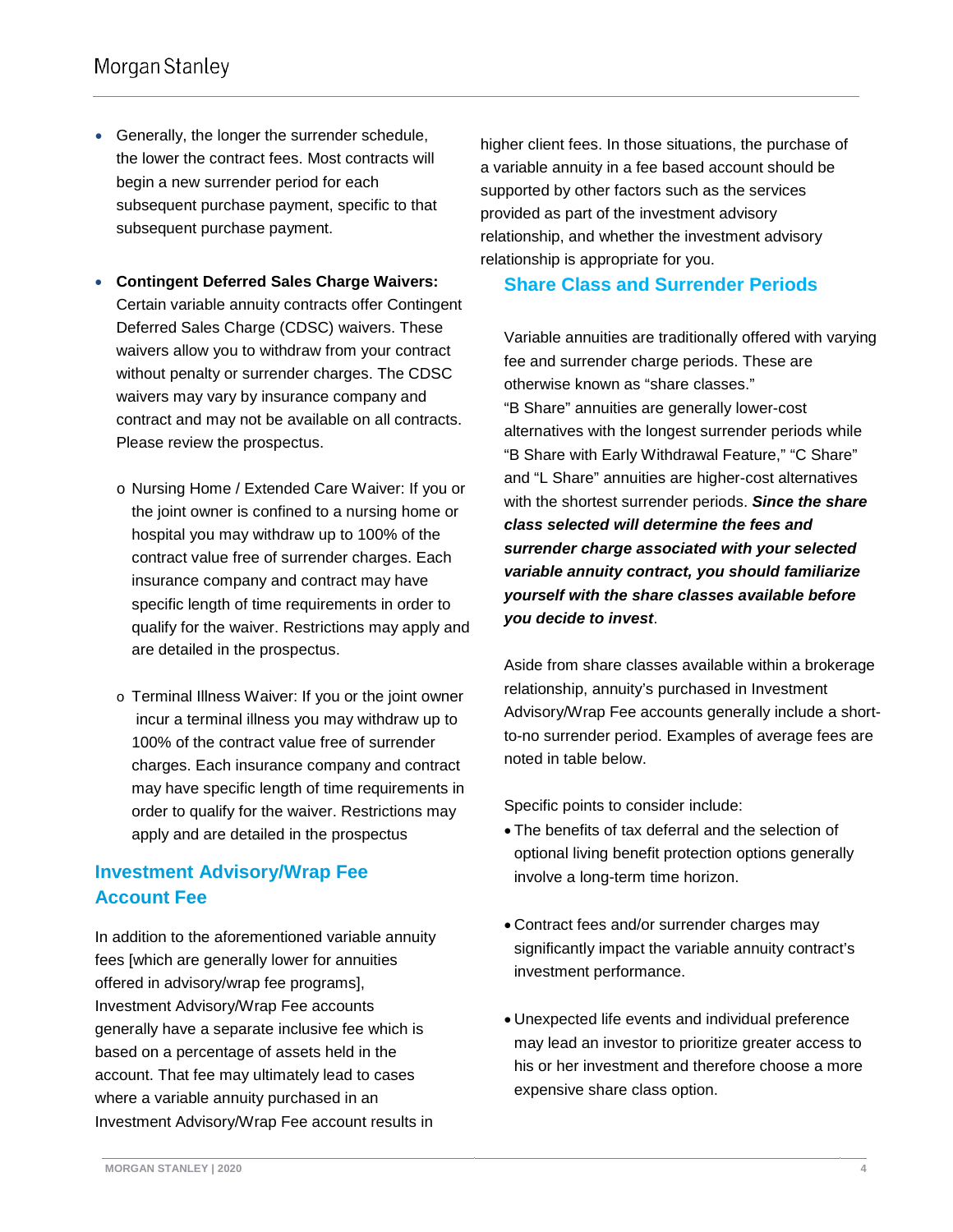- Determining whether a brokerage or advisory relationship is appropriate for you.
- Investors, excluding those in an Investment Advisory/Wrap Fee account, who do not anticipate needing access to the dollars they invest in a variable annuity, should consider purchasing a B Share variable annuity because this will be the lowest-cost option available at Morgan Stanley over long-term time horizons. This will enhance the potential for increased returns versus the purchase of the more expensive B share with Early Withdrawal Feature L Share and C Share annuities.

Determination of the appropriate balance between a) access to your investment, b) contract fees and charges, c) the duration required to take full advantage of any optional benefit you may select and d) a Brokerage vs. Investment Advisory/Wrap Fee investment relationship are important factors to review with your Financial Advisor/Private Wealth Advisor. Before you invest, you should carefully read and compare the description of accounts and costs, for both Brokerage and Investment Advisory/Wrap Fee accounts. You should also understand all applicable surrender schedules, features, benefits and costs of the variable annuity you are considering. This information is available in the variable annuity prospectus.

You should carefully consider the costs you will pay and the services you will receive when deciding to purchase a variable annuity or any other investment product in either an advisory or brokerage account. **Specifically** you should be aware that typically, holding an annuity in an advisory account **will be more expensive** than holding one in a brokerage account as described above. Notwithstanding this, it may make sense to hold an annuity in an advisory account if:

- You appreciate the flexibility to terminate the annuity contract in the early years of the contract, where surrender charges may materially impact contract performance (surrender charges for advisory annuity contracts are typically lower than for brokerage annuity contracts); and/or
- You value the service that your Financial Advisor provides by advising you on your entire portfolio in your advisory account (including annuities).

Conversely, it would make sense to hold an annuity in a brokerage account if:

- You are confident that it is unlikely that you will terminate the annuity contract in the early years of the contract, and/or
- You feel that the relatively static "buy and hold" nature of annuity contracts would not justify the additional expense of holding them in an advisory account.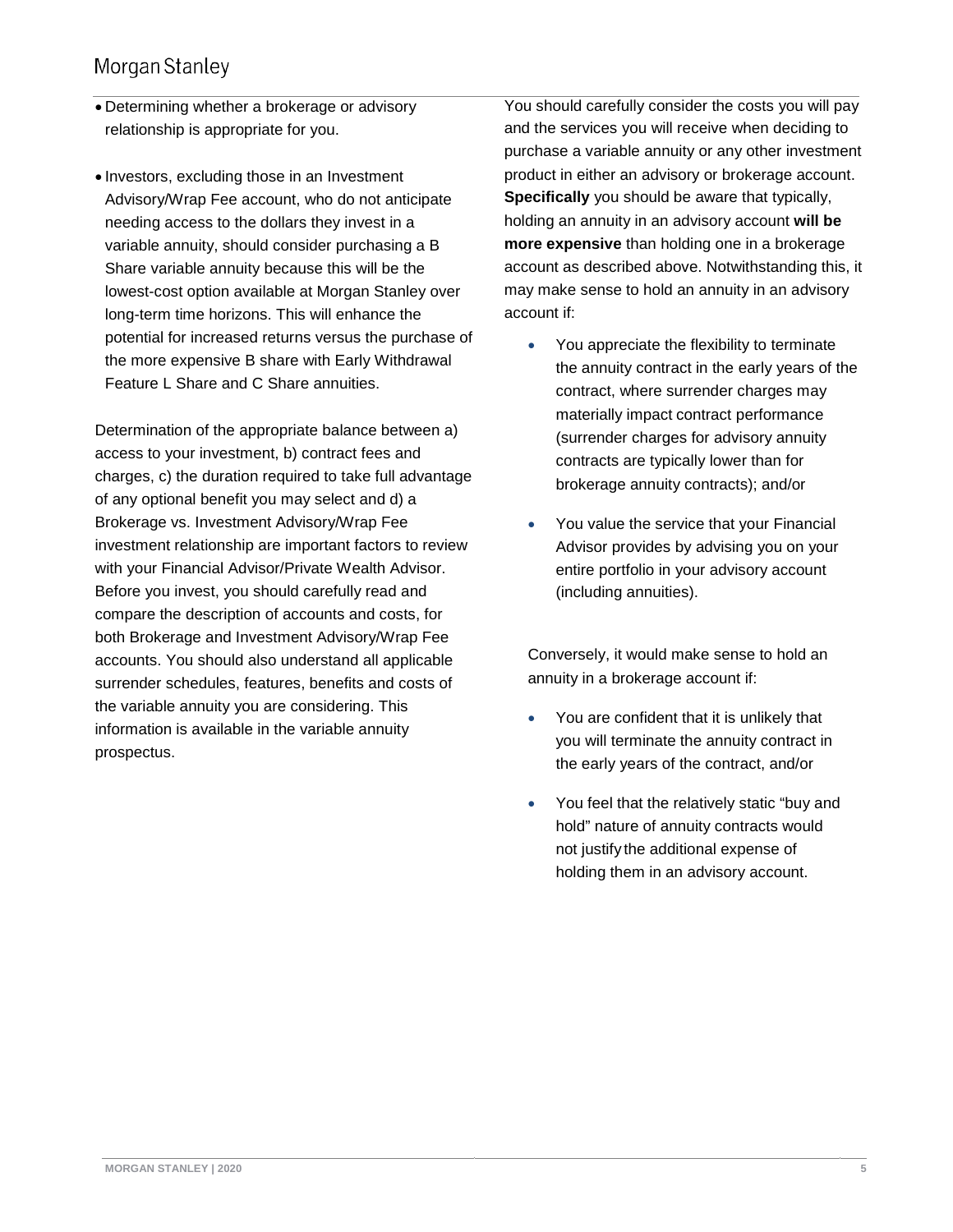| <b>TYPE OF VARIABLE</b><br><b>ANNUITY</b>                                                                              | <b>SURRENDER PERIOD</b>           | <b>SURRENDER</b><br><b>CHARGES</b>                                                                                                                                                                                                                                                                                                                                                                                                                                                                                                            | <b>TYPICAL CONTRACT</b><br><b>FEES</b>                                                                                                                                                                                                                                                                                                                                                                                                                                                                   | TYPICALLY<br><b>APPROPRIATE FOR</b><br><b>THESE TYPES OF</b><br><b>INVESTORS</b>                                                                                                                                                                                                                         |
|------------------------------------------------------------------------------------------------------------------------|-----------------------------------|-----------------------------------------------------------------------------------------------------------------------------------------------------------------------------------------------------------------------------------------------------------------------------------------------------------------------------------------------------------------------------------------------------------------------------------------------------------------------------------------------------------------------------------------------|----------------------------------------------------------------------------------------------------------------------------------------------------------------------------------------------------------------------------------------------------------------------------------------------------------------------------------------------------------------------------------------------------------------------------------------------------------------------------------------------------------|----------------------------------------------------------------------------------------------------------------------------------------------------------------------------------------------------------------------------------------------------------------------------------------------------------|
| "B Share" Annuities                                                                                                    | 5-8 years on each<br>contribution | CDSC starts at<br>approximately 8%<br>for each contribution and<br>subsequently declines each<br>year to zero overthe<br>Surrender Period.                                                                                                                                                                                                                                                                                                                                                                                                    | Asset-based contract<br>charges generally in the<br>1.15% to 1.55% range;<br>contract fees generally<br>range from \$0 to \$50; and<br>underlying fund expenses<br>that generally range from<br>0.15% to 3.26%.                                                                                                                                                                                                                                                                                          | Those who have a<br>$\bullet$<br>long-term time horizon<br>$(e.g., 5-8 years or$<br>longer)<br>Those who do not<br>$\bullet$<br>intend to access their<br>investment until the<br>end of the entire<br>surrender period<br>Those who want the<br>lowest cost annuity<br>available at<br>Morgan Stanley   |
| "B Share Annuities w/<br><b>Early Withdrawal</b><br><b>Feature</b> "                                                   | 4 years on each<br>contribution   | CDSC starts at<br>approximately 8% for each<br>contribution and<br>subsequently declines each<br>year to zero overthe<br>Surrender Period.<br>Those who make additional<br>contributions/purchase<br>payments to their policies<br>after their initial investment<br>will extend the Surrender<br>Period (each<br>contribution/purchase<br>payment will include a<br>separate and distinct<br>surrender charge/period)<br>and will not have complete<br>access to their investment<br>untilfour years have<br>elapsed on each<br>contribution | <b>Early Withdrawal Feature</b><br>Fee at an additional annual<br>cost of 30-40 bps (to be<br>assessed in years 1-4 for<br>each contribution). This<br>additional fee is included in<br>the asset-based charges<br>below.<br>Asset-based contract<br>charges generally in the<br>1.45% to 1.80% range<br>including the additional<br>Early Withdrawal Feature<br>fee; contract fees generally<br>range from \$0 to<br>\$50; and underlying fund<br>expenses that generally<br>range from 0.15% to 3.26%. | Those who are willing to<br>٠<br>pay higher fees in<br>exchange for complete<br>access to their initial<br>investment after four<br>years instead of five to<br>eight years                                                                                                                              |
| <b>Investment Only</b><br><b>Variable</b><br><b>Annuities (IOVA)</b>                                                   | 5 years on each<br>contribution   | CDSC starts at<br>approximately 5% - 6.5%<br>for each contribution and<br>subsequently declines each<br>year to zero over the<br>Surrender Period.                                                                                                                                                                                                                                                                                                                                                                                            | Asset-based contract<br>charges in the range of<br>1.0%-1.10%; and<br>underlying fund expenses<br>that generally range from<br>0.15% to 3.26%                                                                                                                                                                                                                                                                                                                                                            | Those who are<br>$\bullet$<br>seeking growth and<br>do not want a death<br>benefit or living<br>benefit<br>Those who are<br>$\bullet$<br>primarily interested in<br>tax-deferral<br>Those who typically<br>$\bullet$<br>have maximized their<br>401(k), IRA, or other<br>qualified plan<br>contributions |
| <b>Investment Only</b><br><b>Variable</b><br><b>Annuities (IOVA) with</b><br><b>Early Withdrawal</b><br><b>Feature</b> | <b>Fully Liquid</b>               | Offers full liquidity to the<br>owner at any time after<br>purchase                                                                                                                                                                                                                                                                                                                                                                                                                                                                           | Asset-based contract<br>charges in the range of<br>1.25%-1.35%; and<br>underlying fund expenses<br>that generally range from<br>0.15% to 3.26%                                                                                                                                                                                                                                                                                                                                                           | Those who are<br>$\bullet$<br>seeking growth and<br>do not want a death<br>benefit or living<br>benefit<br>Those who are<br>$\bullet$<br>primarily interested in<br>tax-deferral<br>Those who typically<br>$\bullet$<br>have maximized their<br>401(k), IRA, or other<br>qualified plan<br>contributions |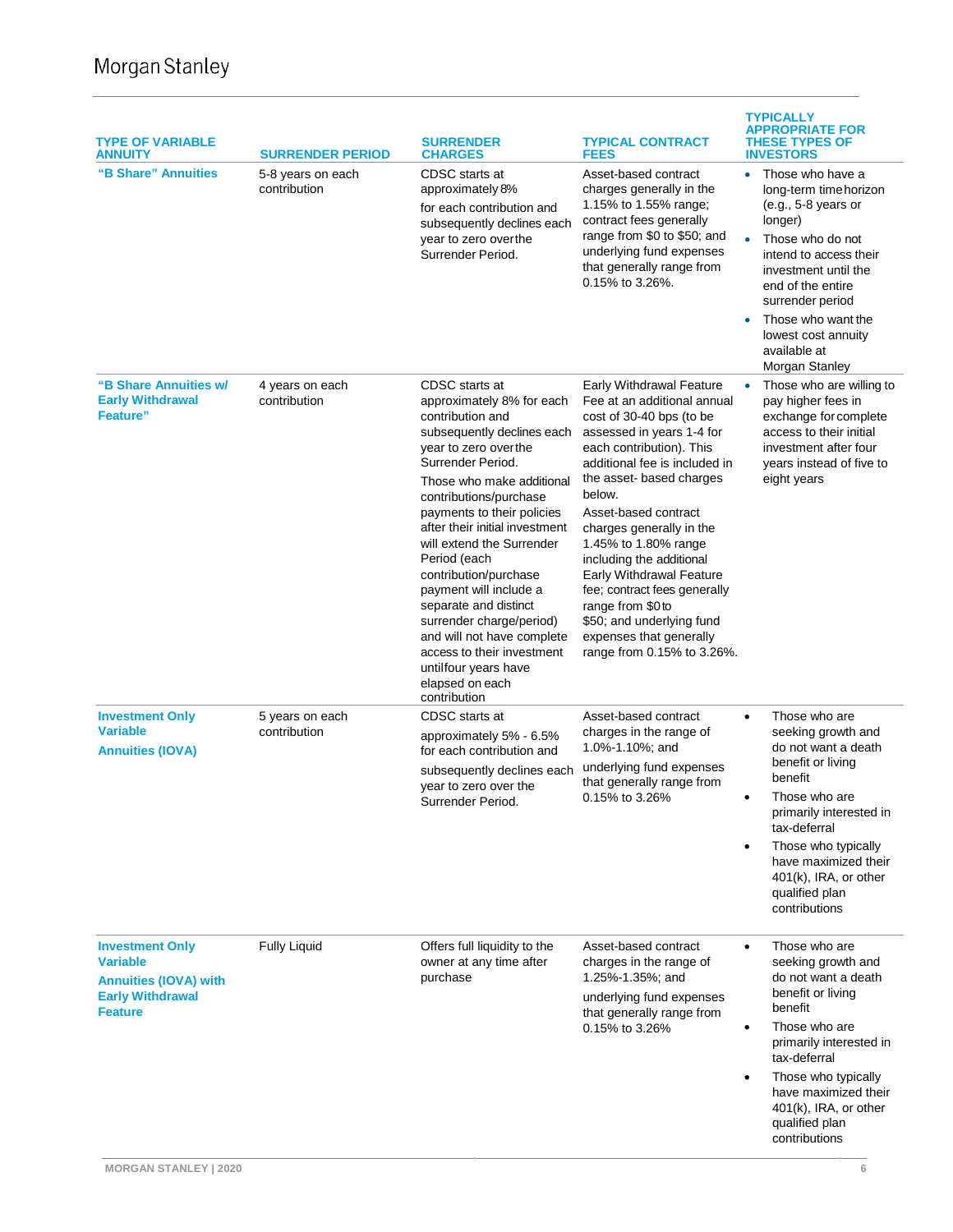| <b>TYPE OF VARIABLE</b><br><b>ANNUITY</b>                                                                                                                          | <b>SURRENDER PERIOD</b>                  | <b>SURRENDER CHARGES</b>                                                                                                                                                  | <b>TYPICAL CONTRACT</b><br><b>FEES</b>                                                                                                                                                                          | <b>TYPICALLY</b><br><b>APPROPRIATE FOR</b><br><b>THESE TYPES OF</b><br><b>INVESTORS</b>                                                                                                                                                                           |
|--------------------------------------------------------------------------------------------------------------------------------------------------------------------|------------------------------------------|---------------------------------------------------------------------------------------------------------------------------------------------------------------------------|-----------------------------------------------------------------------------------------------------------------------------------------------------------------------------------------------------------------|-------------------------------------------------------------------------------------------------------------------------------------------------------------------------------------------------------------------------------------------------------------------|
| "Bonus Share" or "X<br><b>Share" Annuities (may</b><br>also be called<br>"Premium Enhanced<br><b>Annuities")</b><br>(Not available for new<br>sales after Q3 2016) | 8-9 years on each<br>contribution        | CDSC starts at<br>approximately 9% for each<br>contribution and<br>subsequently declines each contract fees generally<br>year to zero over the<br><b>Surrender Period</b> | Asset-based contract<br>charges generally in the<br>1.40% to 1.85% range;<br>range from \$0 to \$50; and<br>underlying fund expenses<br>that generally range from<br>0.15% to 3.26%.                            | • Those who have a<br>long-term time horizon<br>(e.g., 10 years)<br>Those who anticipate<br>the investment credit<br>to outweigh the<br>additional cost of the<br>annuity                                                                                         |
| "L Share" Annuities<br>(Not available for new<br>sales after Q3 2016)                                                                                              | 3-4 years on each<br>contribution        | CDSC starts at<br>approximately 8% for each<br>contribution and<br>subsequently declines each generally range from<br>year to zero over the<br><b>Surrender Period</b>    | Asset-based contract<br>charges in the 1.60% to<br>1.75% range; contract fees<br>\$0 to \$50; and underlying<br>fund expenses that<br>generally range from<br>0.15% to 3.26%.                                   | Those who value easier<br>access to their initial<br>investment within a 3-4<br>year time horizon<br>Those who are willing<br>$\bullet$<br>to pay higher fees in<br>exchange for the<br>flexibility to reposition<br>investments if needs<br>or goals change      |
| "C Share" Annuities<br>(Not available for new<br>sales after Q1 2017)                                                                                              | Fully liquid                             | Offers full liquidity to owner<br>at any time after purchase                                                                                                              | Asset-based contract<br>charges in the range of<br>1.65% to 1.95%; contract<br>fees generally range from<br>\$0 to \$50; and underlying<br>fund expenses that<br>generally range from<br>0.15% to 3.26%.        | Those who value<br>$\bullet$<br>easier access to their<br>investment<br>immediately after<br>investing<br>Those who are willing<br>$\bullet$<br>to pay higher fees in<br>exchange for the<br>flexibility to reposition<br>investments if needs<br>or goals change |
| <b>Annuities purchased in</b><br>an Investment<br><b>Advisory/Wrap Fee</b><br>account                                                                              | Varies but generally are<br>fully liquid | If applicable, CDSC starts<br>at approximately 3% for<br>each contribution and<br>subsequently declines each<br>year to zero over the<br><b>Surrender Period</b>          | Asset-based contract<br>charges generally in the<br>0.20% to 0.60% range;<br>contract fees generally<br>range from \$0 to \$50; and<br>underlying fund expenses<br>that generally range from<br>0.15% to 3.26%. | Those for whom the<br>$\bullet$<br>services provided by an<br>investment advisory<br>account are appropriate<br>in relation to the costs<br>of an investment<br>advisory / wrap fee<br>account.                                                                   |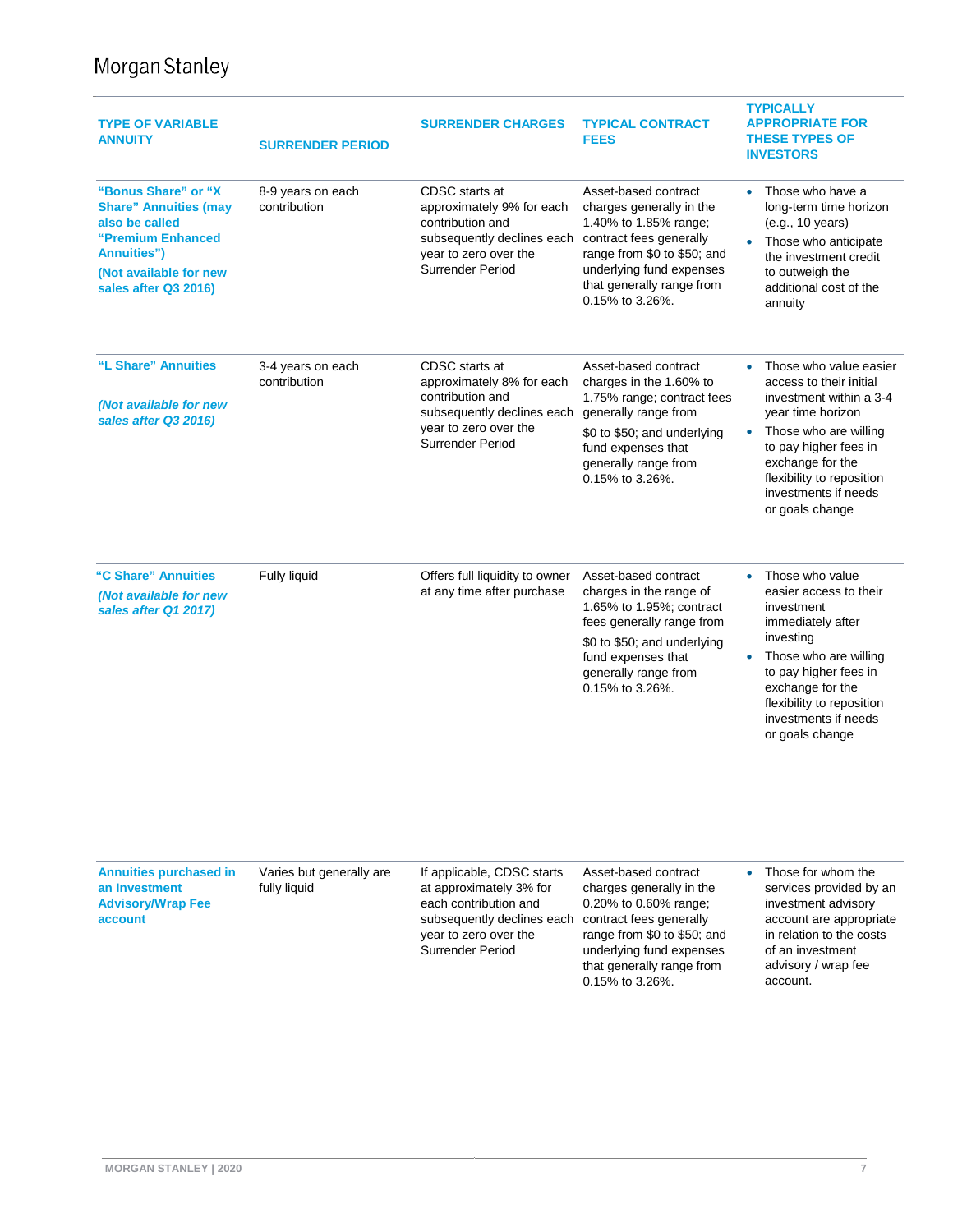Please note that certain insurance companies may limit their variable annuity offerings to a single share class that may have a surrender period ranging from five to eight years. Not all types of annuities are available at all insurance companies or at Morgan Stanley.

## **Benefits and Features of a Variable Annuity**

#### **A. Investment Options ("Subaccounts, Investment Programs & Strategies")**

During the savings phase, a variable annuity may offer a wide range of fixed and variable subaccounts with different objectives and investment strategies. The value of your variable annuity will vary depending upon the performance of the investment options you choose.

**VARIABLE SUBACCOUNTS:** The variable subaccounts may include actively managed portfolios, exchangetraded funds, indexed or indexed-linked portfolios, alternative investments and other quantitative-driven strategies. The variable subaccounts typically invest in various asset classes that may include stocks, bonds, derivatives, commodities, money market instruments or other investments. Although the subaccounts within variable annuities are similar in many respects to mutual funds, fees and expenses may differ. Like mutual funds, you bear all the investment risk for amounts allocated to the variable subaccounts.

**FIXED INVESTMENTS:** The fixed subaccounts offer a fixed rate of return that is guaranteed by the insurance company for a period of one or more years (i.e., the "guarantee period"). If you withdraw or transfer from a fixed subaccount during the guarantee period, a market value adjustment (or "MVA) may apply. MVAs will result in an amount added to or subtracted from the contract value based on the changes in interest rates since the beginning of the guarantee period. In general, if interest rates have decreased, the investment value will increase. And, if interest rates have increased, the investment value will decrease.

Please note that in a low interest rate environment, the performance of interest rate-sensitive subaccounts, e.g., money market funds, may not be sufficient to override contract fees and/or subaccount expenses, which could lead to negative returns for your variable annuity.

**ASSET ALLOCATION/BALANCED PORTFOLIO:** While investment in certain asset allocation or balanced portfolios could help mitigate losses during declining market conditions, they may also hamper potential gains during rising market conditions. Asset Allocation/Balanced Portfolio investments may be required to gain access to a certain living or death benefit guarantees and may provide very different potential risk/reward characteristics than traditional allocation options. These investments may help manage volatility in order to mitigate the insurance company's guarantee obligations by potentially reducing investment returns that an investor might have received during favorable market conditions.

It is important to note that diversification and asset allocation do not ensure a profit or protect against a loss.

**COMPLEX INVESTMENT STRATEGIES:** Alternative Investment strategies (liquid and illiquid) are available as a variable subaccount or a model asset allocation investment in certain traditional and nontraditional variable annuities (IOVAs). Alternative Investment strategies are speculative, involve a high degree of risk to loss of principal, typically have higher fees than other traditional investments, and may engage in the use of leverage, short sales and derivatives. These may increase the risk of investment loss. Alternative Investment strategies include derivative exposure that may not perform as intended, may significantly increase each portfolio's exposure to the existing risks of the underlying investments and may be illiquid and difficult to value. As a result, the portfolio may not realize the anticipated benefits from the derivative it holds or it may realize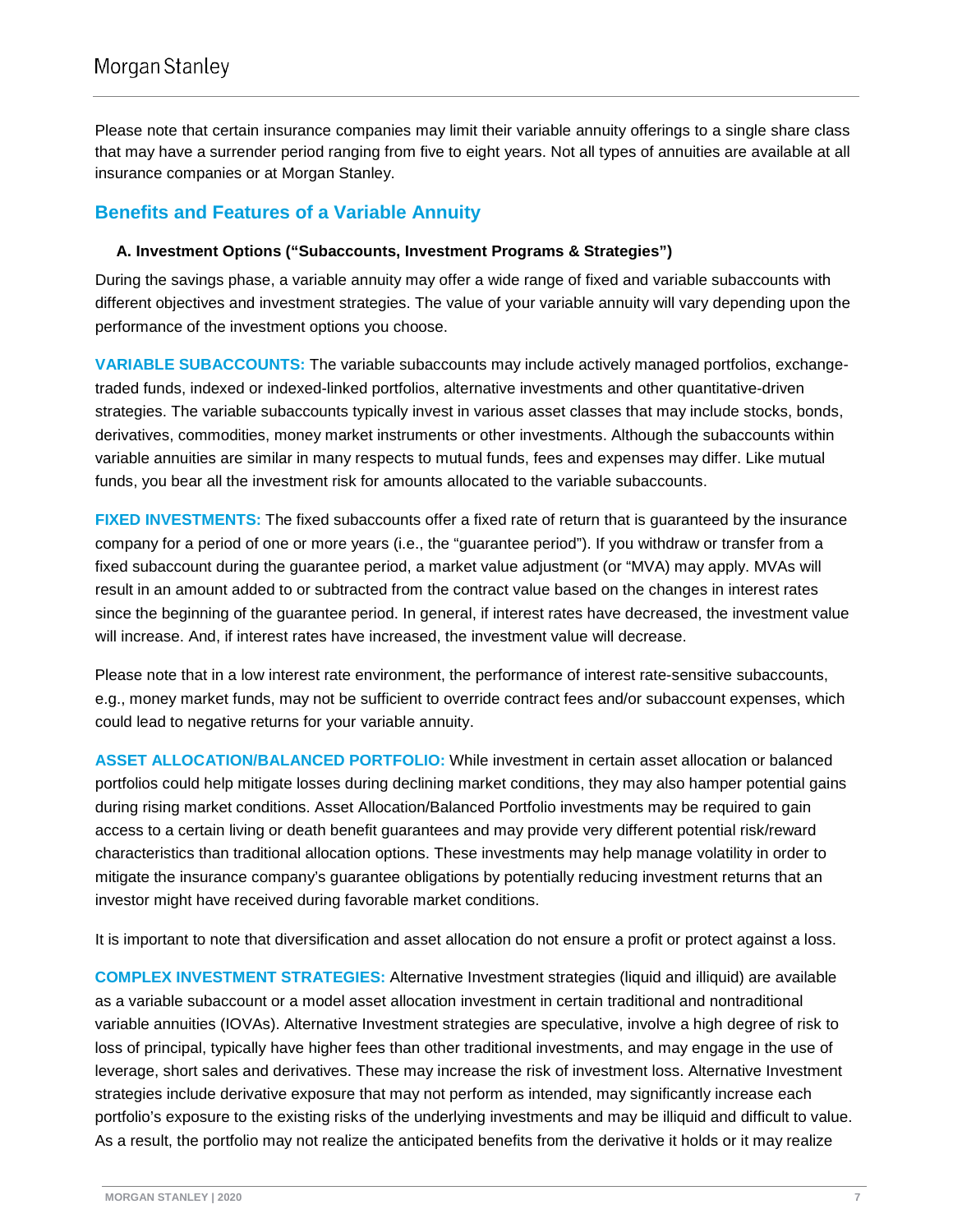losses. Alternative Investment strategies may create investment leverage, which may increase the volatility and may require liquidation of securities when it is not advantageous to do so. These investments are designed for investors who understand and are willing to accept these risks. Liquid Alternative Investment strategies seek alternative-like exposure and may be available as a variable subaccount or model allocation within many variable annuities. These investments include alternative-like exposure and seek investment returns that have lower correlation to traditional markets in an attempt to increase diversification in an overall portfolio.

Unlike traditional hedge funds, subaccounts that seek alternative-like exposure a) do not require the same investor pre-qualifications, b) enable efficient tax reporting, c) are subject to lower investment minimums and lower fees, d) provide portfolio transparency, e) offer daily liquidity, and f) are required to provide daily Net Asset Value (or "NAV") pricing.

Because of 1940 Act limitations, subaccounts that seek alternative-like exposure generally must utilize a more limited investment universe and, therefore, will have relatively higher correlation with traditional market returns. Registered variable investment funds are statutorily limited in their use of leverage, short sales and the use of derivative instruments. Therefore, they may not provide the same market exposures and opportunities as traditional alternative investment strategies.

Hedge funds typically charge an asset-based fee and a performance fee. Potential benefits to hedge funds include a) greater flexibility in terms of seeking enhanced returns through the use of leverage, b) exposure to less liquid investments, and c) the more flexible use of complex instruments such as derivatives.

As a result of these differences, performance for a variable subaccount that seeks alternative-like exposure and its portfolio characteristics may vary from a traditional hedge fund that is seeking a similar investment objective.

**REGISTERED INDEX-LINKED ANNUITIES:** Certain registered annuities provide other, more limited, forms of downside protection called "Segment Buffers." These limited guarantees typically track investment returns associated with the change in the level of one or more published equity or commodity-based indexes, such as the Standard & Poor's 500 Composite Stock Price IndexTM ("S&P 500"), which tracks the performance of the 500 large-cap publicly traded securities.

Some of the features unique to Registered Index-Linked Annuities include:

- **SEGMENT CREDITING:** This is the method (e.g., point-to-point) used to measure the change in the underlying index over an investment term (or time period) that may reset regularly such as every three or every five years. For example, on a one-year term segment, if the underlying index equals 1000 on the date of purchase and equals 1100 on the first anniversary date of purchase, then the change in the index (1100 – 1000 = 100) divided by the index value at purchase (1000) equals 10%.
- **PERFORMANCE CAP:** This is the maximum index-based performance that is credited to the contract upon the investment's segment termination. For example, on a one-year term segment, if there is a 6% cap and the underlying index increased by 10% in a year, the credit to the contract would only be 6%, thereby foregoing 4% on the upside.
- **BUFFER:** This is the maximum indexed-based percentage performance loss that the insurance company will absorb—typically ranging from 10% through 100%, selected by the contract owner.For example, on a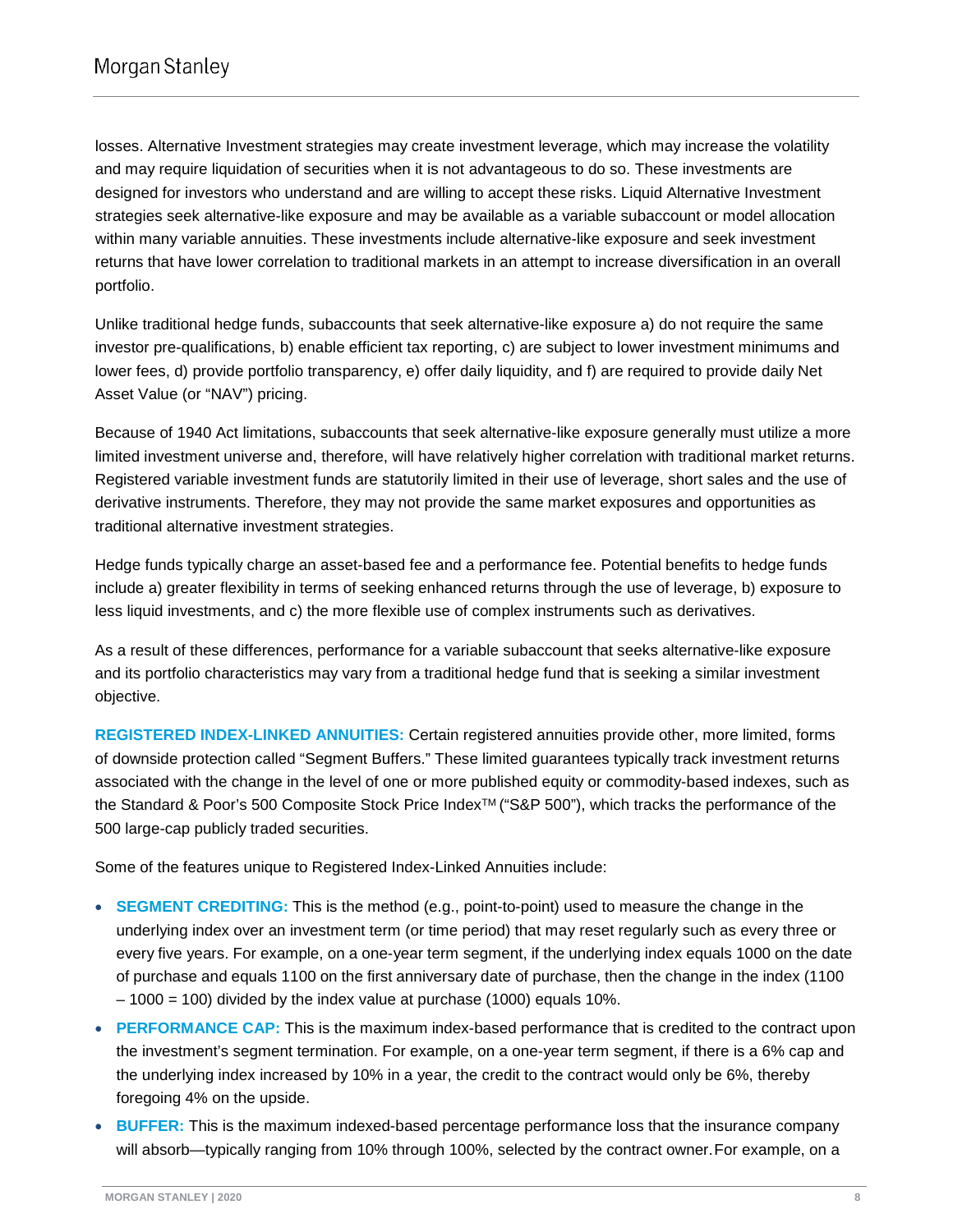one-year term segment, if the product includes a 10% Buffer, the insurance company will absorb the first 10% of the index's loss. In this example, the contract's value will decline by any losses in the index beyond 10%. Please note that contracts can see a substantial risk of loss if the index falls beyond the Buffer or protection level.

- **PERFORMANCE CAP THRESHOLD:** When available, this is a minimum rate specified by the contract owner for a new segment to be equaled or exceeded in order for amounts to be transferred into a new segment. For example, on a one-year term segment, if the product includes a 6% Performance Cap Threshold (set by the contract owner) and a Cap of 5%, the investment will be held in a holding account until the Cap rate reaches 6% or the threshold is reduced by the contract owner to 5%.
- **PARTICIPATION RATE:** This is the percentage of the calculated index gain that will be credited to the contract as interest may be reset annually. For example, if the Participation Rate is 90%, then a 10% change in an index would result in a 9% credit (90%  $x$  10% = 9%).
- **PERFORMANCE RATE:** The percentage of the gain or loss you receive on an index strategy end date based on the index return.
- **STEP-UP / TRIGGER RATE** The step-up / trigger rate is a rate of return for an index segment that is typically declared at the beginning of the index term and is used to determine the segment maturity value if the index return for the index term is zero or positive. If the index value is greater than or equal to zero on the end date, the performance rate is equal to the step-up / trigger rate. If the index value is less than zero on the end date, the segment value will be equal to the invested premium in that segment or the stated limited buffered protection for that segment. As performance rates will vary by insurance company and contract, please review the prospectus for the particular registered index-linked annuity you are considering.

Please note that Performance Cap Thresholds can be an important tool to investment in Registered Index-Linked Annuities. Not specifying a threshold would risk the possibility that the Performance Cap established will have a lower cap on returns than you would otherwise find acceptable. You may wish to discuss the appropriate Performance Cap Threshold with your Financial Advisor/Private Wealth Advisor. When specifying a Performance Cap Threshold, please review the effective date and date of expiration.

Registered Index-Linked Annuities include a risk of a substantial loss of principal because you agree to absorb all losses from the portion of any negative index performance rate that exceeds the Segment Buffer at maturity. Also, the Performance Cap limits the maximum amount you may receive from indexed gains. You should consider your ability to sustain investment losses during periods of market downturns. A Registered Index-Linked Annuity is generally not appropriate for individuals seeking principal preservation or who have a short time horizon. Before buying a Registered- Index Linked Annuity, request a prospectus from your Financial Advisor/Private Wealth Advisor and read it carefully. The prospectus contains important information about the risks associated with this type of variable annuity contract. You should compare the benefits and limitations of the variable annuity to other annuities and to other types of index-linked or structured investment vehicles.

**CHARGES ASSOCIATED WITH REGISTERED INDEX-LINKED ANNUITIES:** Typically Registered Index-Linked Annuities do not have upfront sales loads. The insurance company's costs and profits are built into the Caps, Participation Rate, Segment Buffer and/or other features of the contract. Your contract may be subject to surrender charges in the first three to six years of the contract. You may also be subject to a fair value ("Segment Interim Value") calculation if an early withdrawal, reallocation or termination is requested while invested in an index-linked segment.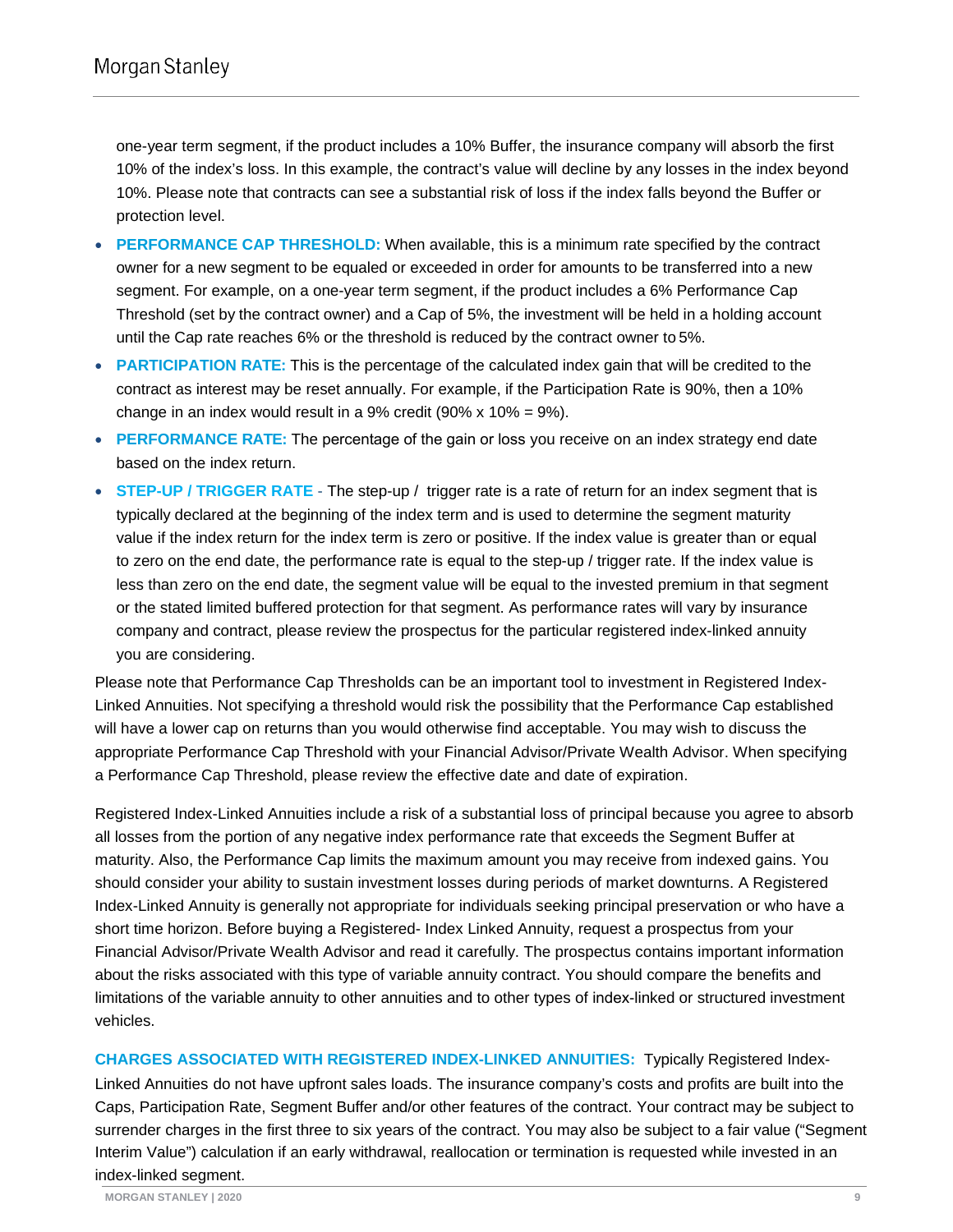You should discuss these charges with your Financial Advisor/Private Wealth Advisor prior to withdrawing, reallocating or terminating investments in an index-linked segment.

#### **A. Tax- Free Transfers**

You may transfer your money from one subaccount to another—or to a fixed account subaccount —within a variable annuity without paying current taxes on any earnings. If market conditions or your financial situation should change and you decide to reallocate among investment options, you may do so without worrying about current taxes. Transfers are subject to limitations and restrictions imposed by the insurance company and are detailed in the prospectus.

#### **B. Tax-Deferred Earning**

Earnings from a non tax-qualified<sup>1</sup> variable annuity grow on a tax-deferred basis. This means that income taxes that would have been paid on interest, dividends or capital appreciation are deferred until you make a withdrawal from the variable annuity contract. Therefore, investments may grow faster in a variable annuity than in a taxable investment vehicle with a similar rate of return because money that would have been used to pay taxes on earnings remains invested and continues to grow and compound. It is important to note, however, that when you withdraw your money from a non tax-qualified variable annuity, you will be taxed on the earnings at ordinary income tax rates rather than the lower tax rates applicable to capital gains. And, if you take the withdrawal before you attain age 59½, you may be subject to an additional 10% federal tax penalty. The benefits of tax deferral may outweigh the costs of a variable annuity only if you hold it as a longterm investment to meet retirement or other long-range goals.

#### **C. Death Benefit**

Variable annuity contracts allow for the payment of the current contract value to your named beneficiary (or multiple named beneficiaries) upon your death. Typically, contracts (exclusive of IOVAs) may also include, as a standard death benefit, the greater of a return of premium less any withdrawals or the current contract value.

Some contracts also offer "enhanced" death benefits for an additional charge. For example, one enhanced death benefit includes the allowance to periodically "lock in" your investment performance. Another enhanced death benefit may guarantee a minimum rate of return on the value of your account.

The earnings-enhanced death benefit is another optional death benefit that may be available. This feature entitles the named beneficiary to a death benefit that is increased by an amount—typically 25% to 40% of the earnings in the contract—that can be used to help offset taxes that may be due when the death benefit is paid.

Generally, when the owner (or annuitant, as specified in the prospectus or contract) of the variable annuity dies, the beneficiary is taxed on all appreciation when the death benefit is received. This is different from investments held in a taxable account that may receive a stepped-up cost basis (i.e., the value of the account at the owner's death including all appreciation).

The cost for these optional death benefits typically ranges from 0.20% to 1.50% annually.

 $\overline{\phantom{a}}$  , where  $\overline{\phantom{a}}$ 1The tax treatment of tax-qualified variable annuities may differ from the tax treatment of non- tax-qualified annuities. The tax treatment of tax-qualified variable annuities is discussed in more detail in the section "Annuities in Tax-Advantaged Retirement Plans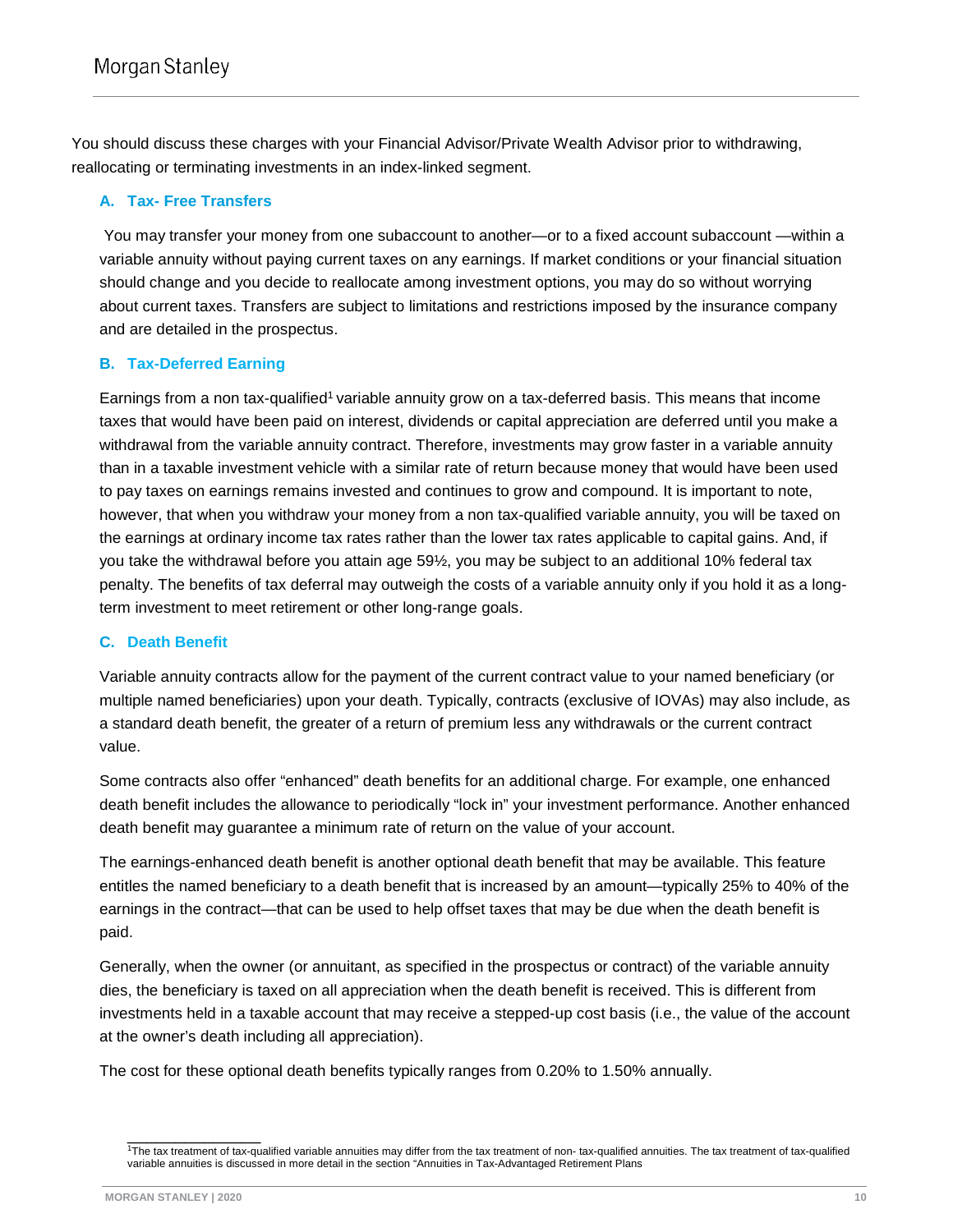There are some additional considerations you should be aware of regarding variable annuity death benefits:

- The death benefits described above may terminate once you elect an income option and enter the payout phase of the contract.
- Depending on the contract, death benefits may be payable upon the death of the owner, the annuitant or either.
- Withdrawals during the savings phase will reduce the death benefit.
- Contracts that include a return of account value death benefit as the sole death benefit option should only be purchased for their additional features such as optional living benefits, access to a certain unique investment strategy or the benefits of tax deferral on non tax-qualified contracts and should not be purchased solely for death benefit protection.
- Most optional death benefits must be elected when the contract is issued and cannot be canceled.
- In a non tax-qualified variable annuity earnings distributed as death benefits are taxed as ordinary income when received by the named beneficiary

<span id="page-11-0"></span>**. Morgan Stanley does not receive any additional compensation when a client selects an optional death benefit on their variable annuity.**

#### **D. Living Benefit Options**

Annuities are characterized by their ability to provide retirement income that cannot be outlived during the payout phase. Many variable annuity products offer, on an optional basis, "living benefits" that provide principal and/or income guarantees to help protect your retirement income from declining markets during the savings phase (i.e., insurance for your purchase payments).

There are three basic types of living benefits, each with a distinct objective, that are summarized in the chart below. The actual guarantees and corresponding fees will vary by contract. **These living benefits are available for an additional cost. Minimum holding periods and investment restrictions may apply. Deviations from these limitations may result in material reduction or termination of the benefit.** As with any optional benefit, it is important to weigh the costs against the benefit when adding such riders to your contract. Read the prospectus carefully before selecting a living benefit.

The cost for optional living benefits typically ranges from 0.30% to 2.5% annually. The costs (or fees) may be identified as static or dynamic. Dynamic fees may go up or down, with the range bound by contractual limitations, and in certain instances are tied to a specific benchmark (e.g., VIXX or U.S. 10-Year Treasury). Please review the prospectus to ensure all fees, ranges, caps and frequency of fee alterations are completely understood prior to investing.

**Morgan Stanley does not receive any additional compensation when a client selects an optional living benefit on their variable annuity.**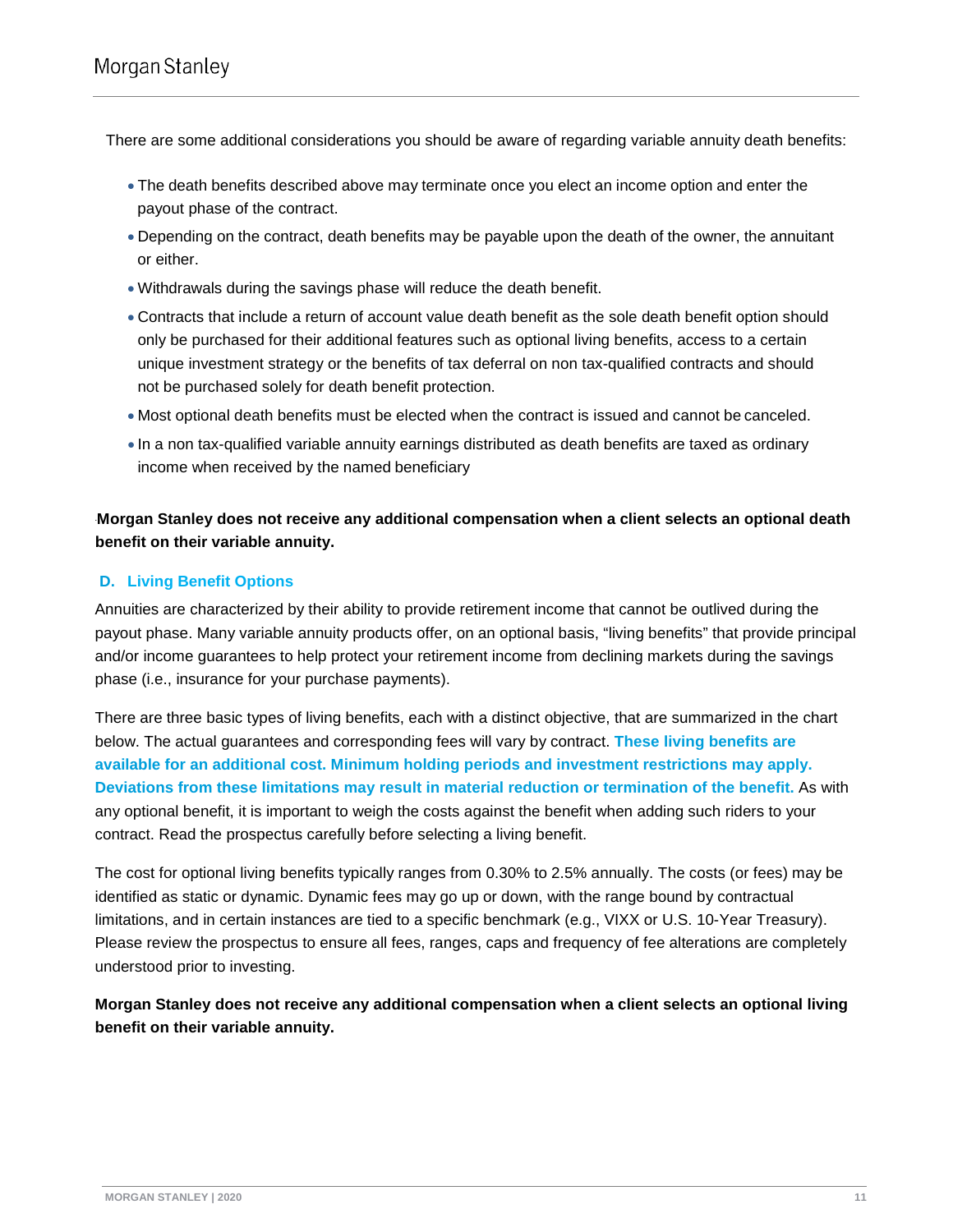| <b>LIVING BENEFITS</b><br>OPTIONS                                                                                                  | <b>BENEFIT DESCRIPTION</b>                                                                                                                                                                                                                                                                                                                                                                                                                                                                                                                                                                                                                                                                                                                              | <b>ADDITIONAL CONSIDERATIONS</b>                                                                                                                                                                                                                                                                                                                                                                                                                                                                                                                                                                                                                        |
|------------------------------------------------------------------------------------------------------------------------------------|---------------------------------------------------------------------------------------------------------------------------------------------------------------------------------------------------------------------------------------------------------------------------------------------------------------------------------------------------------------------------------------------------------------------------------------------------------------------------------------------------------------------------------------------------------------------------------------------------------------------------------------------------------------------------------------------------------------------------------------------------------|---------------------------------------------------------------------------------------------------------------------------------------------------------------------------------------------------------------------------------------------------------------------------------------------------------------------------------------------------------------------------------------------------------------------------------------------------------------------------------------------------------------------------------------------------------------------------------------------------------------------------------------------------------|
| <b>Guaranteed Minimum</b><br><b>Accumulation Benefit</b><br>(GMAB)                                                                 | Generally, this benefit guarantees the return of your<br>purchase payments or a higher stepped-up value at<br>the end of a waiting period, typically 10 years from<br>issue or last step-up, regardless of your investment<br>performance. If your contract value is below the<br>guaranteed amount at the end of the waiting period,<br>the insurance company will increase your contract<br>value to equal the guaranteed amount (adjusted by<br>any withdrawals).                                                                                                                                                                                                                                                                                    | At the end of the waiting period, the benefit may be<br>renewed for another waiting period, depending on the<br>terms of the contract. If the benefit is not renewed,<br>your purchase payments will become subject to market<br>risk and may lose value. Additionally, some contracts<br>require that all of your assets be allocated in specified<br>investment options during the waiting period, and<br>deviation from these investment options may result in<br>material reduction or termination of this benefit.                                                                                                                                 |
| <b>Guaranteed Minimum</b><br><b>Income Benefit (GMIB)</b>                                                                          | Generally, this benefit guarantees a lifetime income<br>stream when you annuitize the GMIB amount (after a<br>7- to 10-year waiting period), regardless of your<br>investment performance. The GMIB amount is<br>generally based on the greater of your current<br>contract value, your purchase payments (adjusted pro<br>rata or dollar-for-dollar by any withdrawals)<br>compounded annually at a rate of 3% to 8% (often<br>referred to as the roll-up value), or it may equal the<br>greater of the contract's highest anniversary value or<br>the roll-up value (roll-up/anniversary value may be<br>adjusted pro rata or dollar-for-dollar by withdrawals).<br>The GMIB amount must be annuitized. It is not<br>available as a lump-sum payment. | The income stream is often limited to payments for life<br>with a minimum number of payments guaranteed.<br>The GMIB income stream is determined by applying<br>the GMIB payout rates to the GMIB amount, although<br>you may receive a higher income stream by<br>annuitizing under the regular provisions of your<br>contract. In this case, the GMIB provides no additional<br>benefit. Additionally, some contracts require that all of<br>your assets be allocated in specified investment<br>options during the waiting period and deviation from<br>these investment options may result in material<br>reduction or termination of this benefit. |
| <b>Guaranteed Minimum</b><br><b>Withdrawal Benefit</b><br>(GMWB)/Guaranteed<br><b>Lifetime Withdrawal</b><br><b>Benefit (GLWB)</b> | Generally, these benefits guarantee a return of your<br>purchase payments over a specified number of years<br>or over the lifetime of an individual or an individual<br>and spouse through a series of annual withdrawals.<br>Certain benefits may provide for a higher stepped-up<br>benefit base via a 3% to 10% annual roll-up of your<br>benefit base and/or an annual reset based on<br>positive market performance.                                                                                                                                                                                                                                                                                                                               | During the withdrawal period, withdrawals in excess of<br>the benefit withdrawal limit (3% to 7.5%) may<br>negatively affect the guarantee.<br>Additionally, some contracts require that all of your<br>assets be allocated in specified investment options,<br>and deviation from these investment options may<br>result in material reduction or termination of this<br>benefit.                                                                                                                                                                                                                                                                      |
|                                                                                                                                    |                                                                                                                                                                                                                                                                                                                                                                                                                                                                                                                                                                                                                                                                                                                                                         | Generally, there is no waiting period to begin<br>withdrawals, but liquidity limitations based on current<br>age or before age 59% may apply. Withdrawals not<br>taken generally do not accumulate or carry over to the<br>next year.                                                                                                                                                                                                                                                                                                                                                                                                                   |

#### **E. Lifetime Income (Annuitization)**

Variable annuities offer several income options for receiving payments, including the option to receive payments for the rest of your life (or your life and the life of your spouse or any other person you designate). This feature, known as annuitization, offers protection against the possibility that you will outlive your assets. Generally, you cannot change the income option once variable annuity payments begin. Once a contract has

been annuitized— whether the decision has been made to annuitize or it has been done through forced annuitization—the contract owner surrenders control of the contract to the insurance company.

### **Other Features, Benefits and Considerations**

#### **Withdrawals**

Variable annuity contracts generally offer the right to withdraw up to 10% of the contract value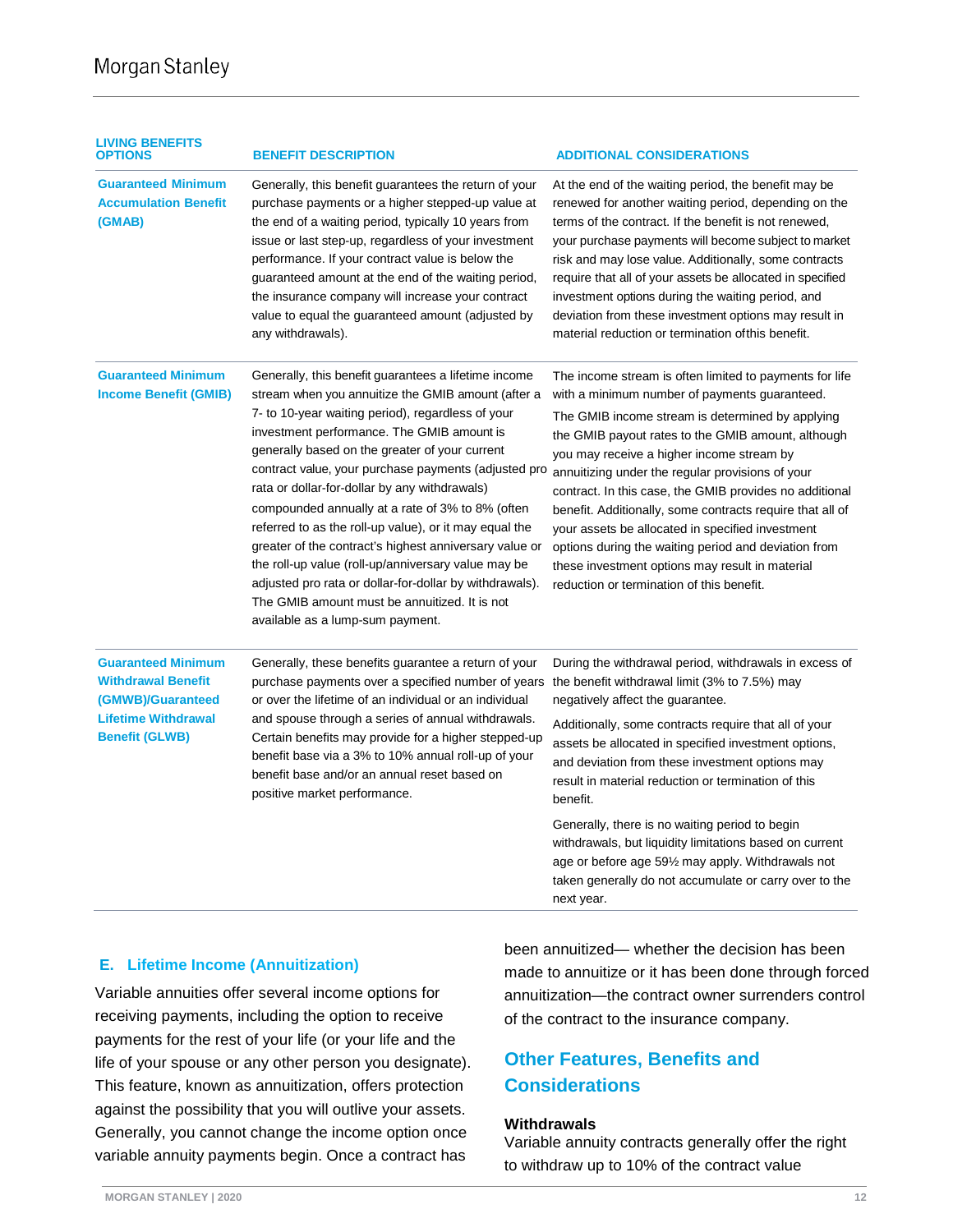annually without incurring a surrender charge. However, withdrawals of earnings from a nonqualified variable annuity are subject to applicable income tax and, if they are taken before you attain age 59½, a 10% IRS penalty tax may also apply.

As noted earlier, withdrawals will reduce your contract value, death benefit and living benefit guarantees. Depending on the variable annuity contract, a withdrawal will generally reduce the death and living benefit's base on a dollar-fordollar or pro rata basis (or the greater of the two). A pro rata reduction means that the withdrawal will reduce the benefit base by the proportion that the withdrawal reduces the contract value. If at the time of withdrawal, the contract value is less than the benefit amount, a pro rata reduction will reduce the benefit base by an amount greater than the withdrawal. For example, if the contract value is \$200,000 and the death benefit is \$300,000, a withdrawal of 50% of the contract value (or \$100,000) will reduce the death benefit by 50% (or \$150,000), not merely by the amount of the withdrawal.

When calculating a withdrawal, you should take note of the minimum contract value required to maintain a contract as active. This calculation should include an analysis of the impact of fees and negative fund performance to a contract's value as these factors may cause the insurance company to liquidate the contract and terminate existing benefits ("forced liquidation"). Please read the prospectus carefully for more information pertaining to contract withdrawals.

#### **Probate**

By simply naming a beneficiary, the assets of your variable annuity are transferred directly to your beneficiaries, bypassing probate.

#### **Dollar-Cost Averaging**

Dollar-cost averaging allows you to systematically invest equal amounts into the same subaccounts at regular intervals over a set period of time. Many variable annuities offer you the option of automatic

dollar-cost averaging by using a liquid subaccount or fixed account option to hold money and then periodically/systematically invest it into the available subaccounts of your choice. For dollar-cost averaging programs that require an initial investment in the fixed account, the annual effective yield on the fixed account is paid on a declining base (i.e., as money is moved from the fixed account to the variable subaccounts there is less money in the fixed account earning the fixed interest rate).

Before beginning a dollar-cost averaging program, you should consider your ability to continue purchases through periods of fluctuating price levels.

#### **Automatic Rebalancing**

Due to changing market conditions over time, the investment allocation within your variable annuity may change. Most variable annuities offer—and some require—programs that automatically rebalance your portfolio back to your original desired allocation. You can select the frequency for rebalancing your portfolio when you set up the program (e.g., quarterly, annually, etc.). Please note that dollar-cost averaging and automatic rebalancing do not ensure a profit or protect against a loss.

#### **Tax Considerations**

The tax rules that apply to variable annuities can be complicated. Before investing, you should consult a tax advisor about the tax consequences of investing in a variable annuity.

#### **Annuities in Tax-Advantaged Retirement Plans**

As noted, tax-deferred growth is a key advantage of investing in a variable annuity. It is important to remember that if you are investing in a variable annuity through a tax-advantaged retirement plan (e.g., IRA, SEP, Keogh, etc.), you will get no additional tax advantage from the variable annuity because the retirement plan itself is already tax- deferred. You should only consider buying a variable annuity in a retirement plan if it makes sense because of the variable annuity's other unique features, such as guaranteed lifetime income payments, access to a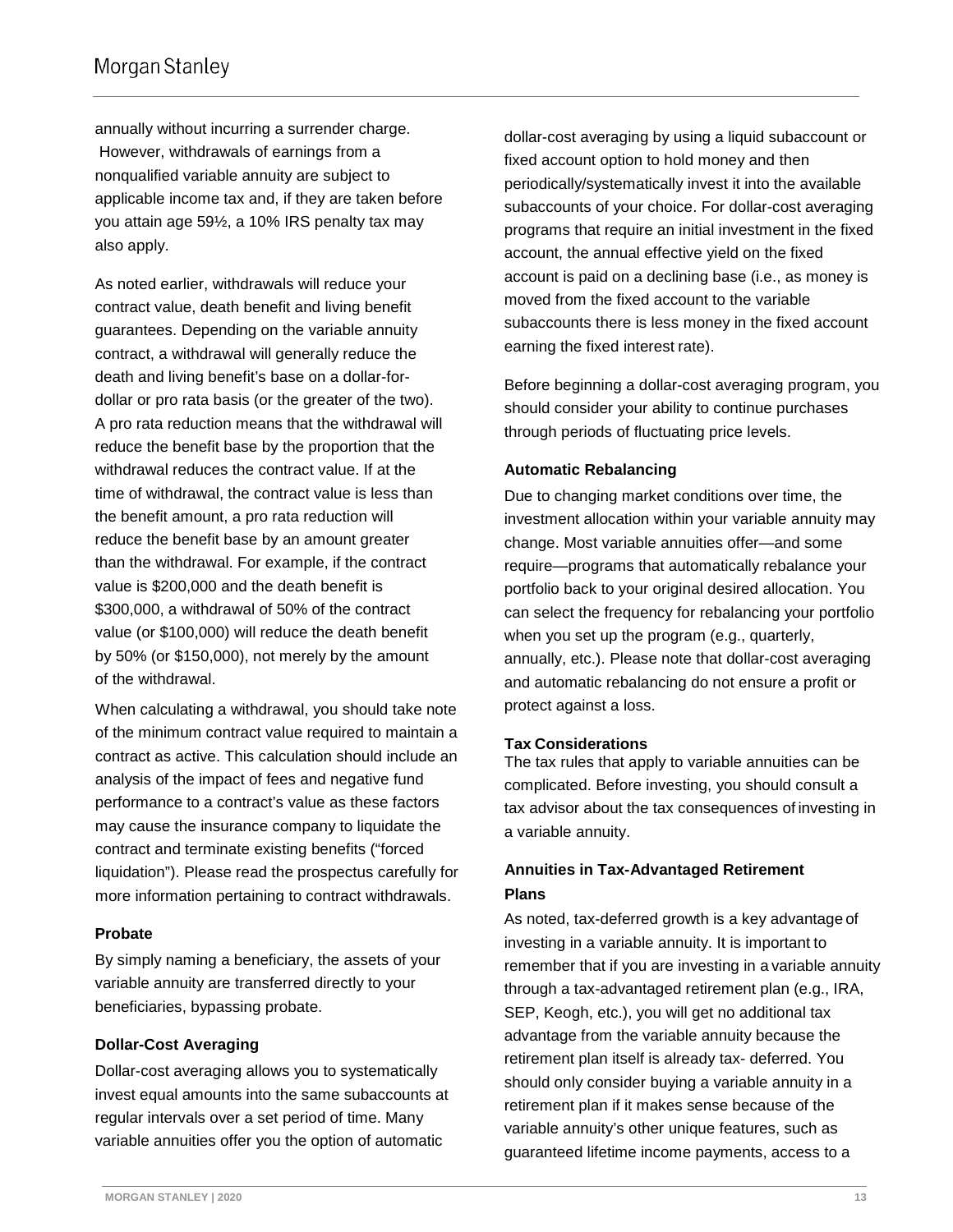unique investment option or guaranteed living and/or death benefit protection.

If you are concerned about market risk, the risk of outliving your income or the impact on your named beneficiaries if you die during a down market, then you might consider buying a variable annuity in a retirement plan. Variable annuities may provide financial guarantees during your retirement plan accumulation or distribution phases. Variable annuities can be converted into a guaranteed lifetime income stream, or the value of your investment can be protected with a death benefit guarantee. The terms of variable annuities differ and not all variable annuities offer all of the benefits described here. Similar to all other types of investments within a tax-qualified retirement plan, variable annuities in a tax-qualified retirement plan are subject to required minimum distributions, which generally require distributions to begin upon attainment of age 72. Please read the prospectus carefully for more information before you invest.

The tax treatment of tax-qualified annuities is based on the tax rules that apply to the tax-advantaged retirement plan in which such annuity is purchased and may differ from the tax treatment of non taxqualified annuities. Similar to distributions of earnings from non tax-qualified annuities, distributions of taxable amounts from tax- advantaged retirement plans are generally subject to ordinary income tax and, if made before age 59  $\frac{1}{2}$ , may be subject to a 10% penalty tax. However, unlike distributions from non-tax qualified annuities where the taxable amount generally consists of the annuities tax-deferred earnings, the taxable portion of distributions from tax-advantaged retirement plans (e.g., IRAs) generally consists of pretax contributions and tax-deferred earnings. To the extent there are any after-tax amounts (e.g., after- tax contributions) in a tax-advantaged retirement plan, those after-tax amounts are generally recovered prorata, meaning each distribution is part taxable and part nontaxable until the after-tax amount is exhausted, at which point all future payments are fully taxable (note, however, in the case of a Roth IRA, the after-tax

amounts are recovered first and the earnings may not be taxable if certain conditions are met). In contrast, although annuitized income payments from a non taxqualified annuity are taxed similar to distributions from tax-advantaged retirement plans (i.e., each payment is part taxable and part nontaxable until the after-tax amount is exhausted at which point all future payments are fully taxable), partial withdrawals from a non tax-qualified annuity are treated as coming from the income first, meaning the taxable portion is paid out first.

#### **IRS Contribution Limits**

A variable annuity purchased outside of a taxadvantaged retirement plan with after-tax dollars (a "non tax-qualified variable annuity") offers distinct advantages over tax-advantaged retirement plans (e.g., 401(k), 403(b), IRA, SEP, Keogh, etc.) because there is no IRS-imposed limit on the amount that can be contributed to the variable annuity (although insurance companies may suspend or impose contribution limitations). While it is advisable to make the maximum allowable contributions to your taxadvantaged retirement plan(s) first, it may be appropriate to invest any additional assets earmarked for retirement into a non tax-qualified variable annuity.

#### **Tax Reporting**

Here are some things you should be aware of when it comes to annuities and tax reporting:

- There are no required annual IRS forms that need to be filed for non tax-qualified annuities owned by an individual.
- Once you begin to take withdrawals from the variable annuity, they will be reported on IRS Form 1099-R.
- IRAs that hold annuities as investments need to report the December 31st value to the IRS annually in order to satisfy Fair Market Value reporting requirements and to calculate the Required Minimum Distribution once you attain age 72.
- Non-natural ownership of a non tax-qualified variable annuity—such as by a trust—may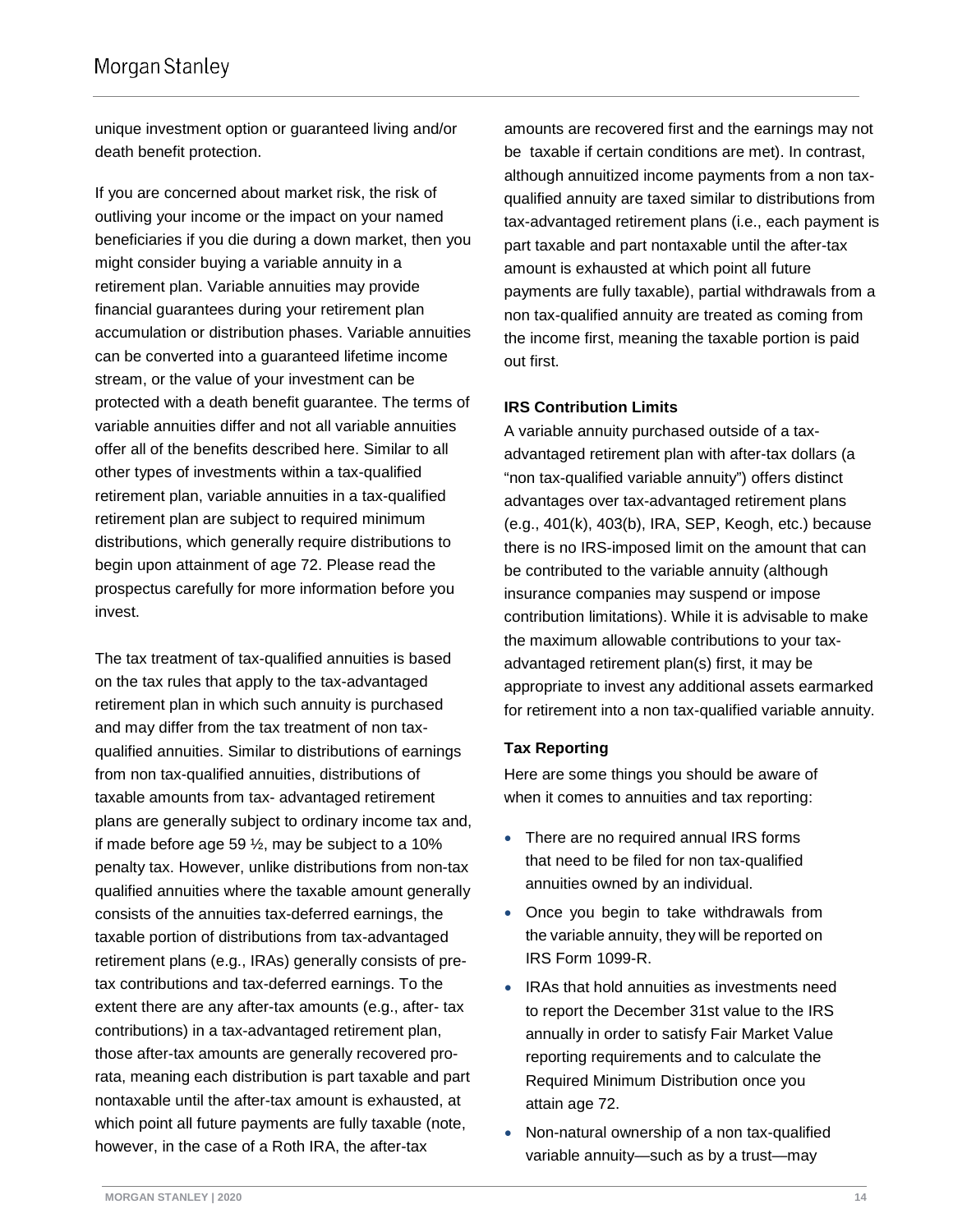result in the loss of tax deferral and cause the contract's internal growth to be subject to current income taxation, unless certain exceptions are met. Before a non-natural person acquires a non tax- qualified annuity, clients should consult with and rely on their own legal and tax advisors to discuss the potential tax consequences of such.

#### **1035 Exchanges**

Section 1035 of the Internal Revenue Code (IRC) allows for the direct exchange of a non-qualified variable annuity for another non-qualified variable annuity without tax consequences. A 1035 exchange may be appropriate if your contract is older and does not provide features offered in newer products such as more flexible or enhanced death benefits, living benefits or a wider choice of investment options.

Please note that while a 1035 exchange is a taxfree event, other charges—such as surrender charges— may be incurred, or a new surrender charge period may be imposed. If you are considering a 1035 exchange, you should discuss it with your Financial Advisor/Private Wealth Advisor. You should also consult with your tax advisor to make sure the exchange is tax-free, to understand the charges that might be incurred and to determine whether the benefits of the new nonqualified variable annuity outweigh the costs of surrendering the old one.

The IRS has issued Revenue Procedure 2011-38 (or "Rev. Proc. 2011-38") which provides modified guidance with respect to the federal tax treatment of partial 1035 exchanges of multiple non-qualified annuity contracts. Under Rev. Proc. 2011-38, if any surrender—in whole or in part—of either contract occurred within 180 days of the partial 1035 exchange, the partial 1035 exchange would be treated as a taxable event. The limitation on amounts withdrawn from or received under a nonqualified variable annuity does not apply to amounts received as an annuity payout for a period of 10 years or more, or during one or more

lives. Rev.Proc. 2011-38 amended Rev. Proc. 2008-24, and it became effective for partial 1035 exchanges that were completed on or after October 24, 2011.

#### **Spousal Continuation**

Some variable annuities offer your spouse the opportunity to continue the contract in the event of your death. The spousal continuation feature may allow your spouse to continue the contract at the greater of the contract value or the death benefit amount. This has the advantage of locking in the higher death benefit and, at the same time, delaying a taxable event for the new beneficiary.

# **How Morgan Stanley and Your Financial Advisor/Private Wealth Advisor Are Compensated When You Buy a Variable Annuity**

Morgan Stanley offers a wide selection of variable annuities from approved insurance companies (or providers) for you to choose from. We review and evaluate each insurance company, whose products we offer, based upon various factors including, but not limited to:

- Quality and competitiveness of the products offered,
- Financial strength of the insurance company
- Systems' compatibility and ability to provide technological support for the sale and servicing of variable annuity contract,
- Ability and commitment to support our Financial Advisors/Private Wealth Advisors through training, education and sales literature, and
- Level of interest and demand among clients and Financial Advisors/Private Wealth Advisors.

Evaluating insurance companies in this manner allows us to focus our marketing and sales support resources on the companies of greatest interest to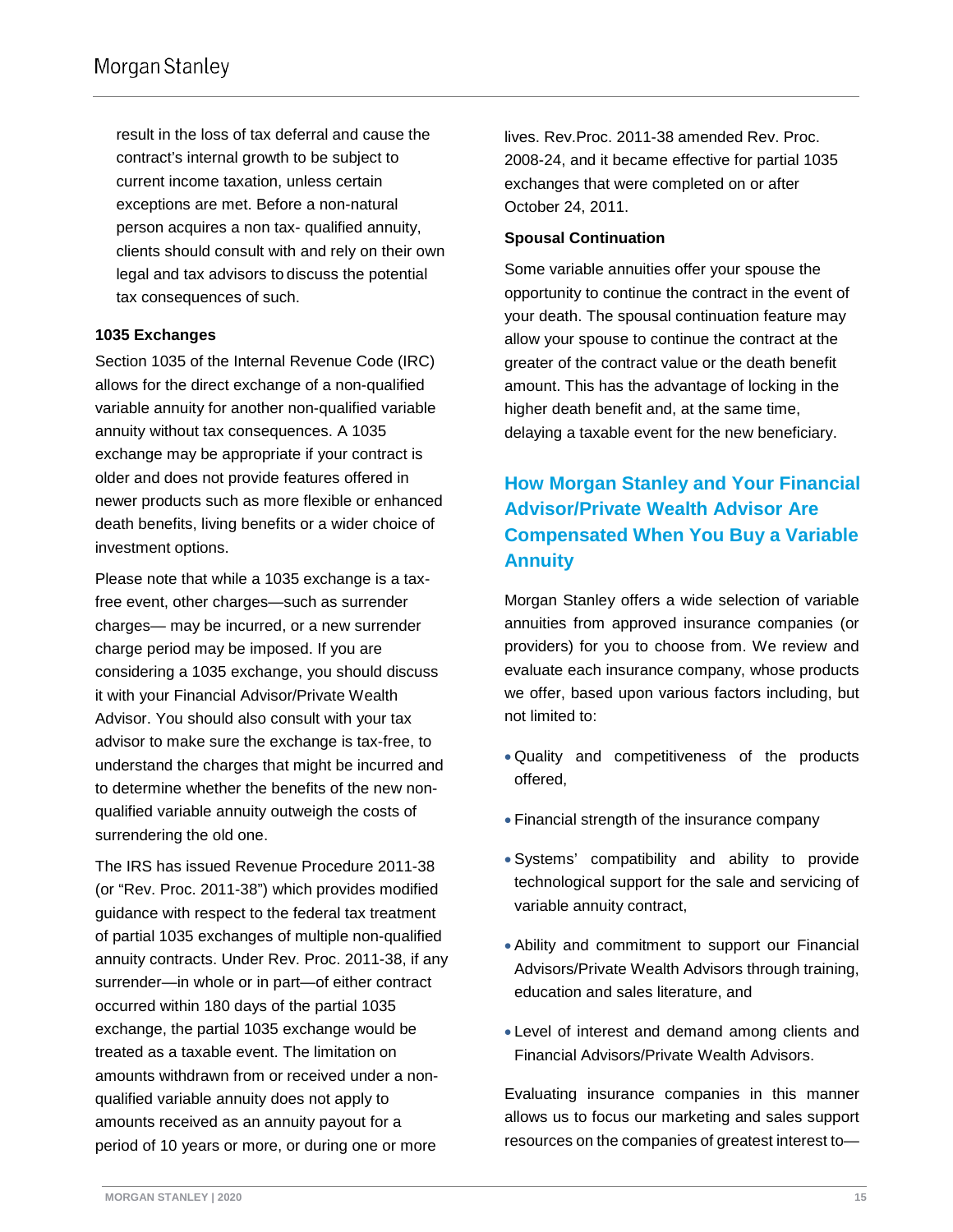and that offer the most competitive and appropriate products for—our clients and their Financial Advisors/Private Wealth Advisors. Morgan Stanley Financial Advisors/Private Wealth Advisors are not permitted to recommend variable annuity products from insurance companies that have not been reviewed, evaluated and approved.

#### **Revenue Sharing**

For the variable annuity products that are offered, Morgan Stanley seeks to collect a revenue sharing payment from insurance companies. Insurance companies currently pay fees on assets of up to 0.25% per year (\$25 per \$10,000), calculated quarterly, based upon the aggregate value of variable annuity assets—including assets invested in fixed rate subaccounts within variable annuities invested in contracts for which Morgan Stanley is designated as the broker-dealer or agent of record. For certain legacy contracts, this rate may be subject to volume discounting (i.e., as the amount of assets increases, the percentage payment for those assets decreases). Additionally, beginning in 2017, each variable annuity provider pays an annual support fee of \$ 500,000 to Morgan Stanley.

Revenue Sharing payments and Support Fees are paid out of the insurance company's revenues or profits and not from a client's contract value or the assets invested in the subaccounts. It is important to note that our Financial Advisors/Private Wealth Advisors receive no additional compensation as a result of these revenue sharing payments.

#### **Commissions and Service Fees – Brokerage Annuities**

Each time a variable annuity is purchased in a brokerage account through a Morgan Stanley Financial Advisor/Private Wealth Advisor, the insurance company pays Morgan Stanley compensation—based upon a standard schedule for all insurance companies—in the form of a commission (or "upfront commission"). The commission amount is based upon the commission

option elected, the product selected, and the amount invested in the variable annuity. The commissions payable to Morgan Stanley are consistent for all insurance companies regardless of the volume of business Morgan Stanley submits to the insurance company or the profitability of the variable annuity to the insurance company. However, Morgan Stanley may receive differing levels of compensation depending upon the client's age. Please note that no insurance company—or the parent or affiliated company of the insurance company—has any material interest in Morgan Stanley Smith Barney LLC or its licensed insurance agency subsidiaries, Morgan Stanley Insurance Services, Inc. and SBHU Life Agency, Inc. A portion of the commission paid to Morgan Stanley is, in turn, paid to the Financial Advisor/Private Wealth Advisor. Financial Advisor/Private Wealth Advisor commissions generally range from 0% to 5% of monies invested in a variable annuity contract. Insurance companies also pay Morgan Stanley the following:

- Trails for ongoing variable annuity contract servicing and administration ranging from 0.25% to 1.00% of the variable annuity assets. Morgan Stanley passes all or a portion of these trails to the Financial Advisor/Private Wealth Advisor.
- Insurance companies may also pay Morgan Stanley an additional percentage of the amount invested in a variable annuity generally not exceeding 0.80%.

Upfront and trail commission payments are paid out of the insurance company's assets and are derived from the product fees and expenses described in the prospectus. **Morgan Stanley does not receive any additional compensation when a client selects an optional living or death benefit on their variable annuity.**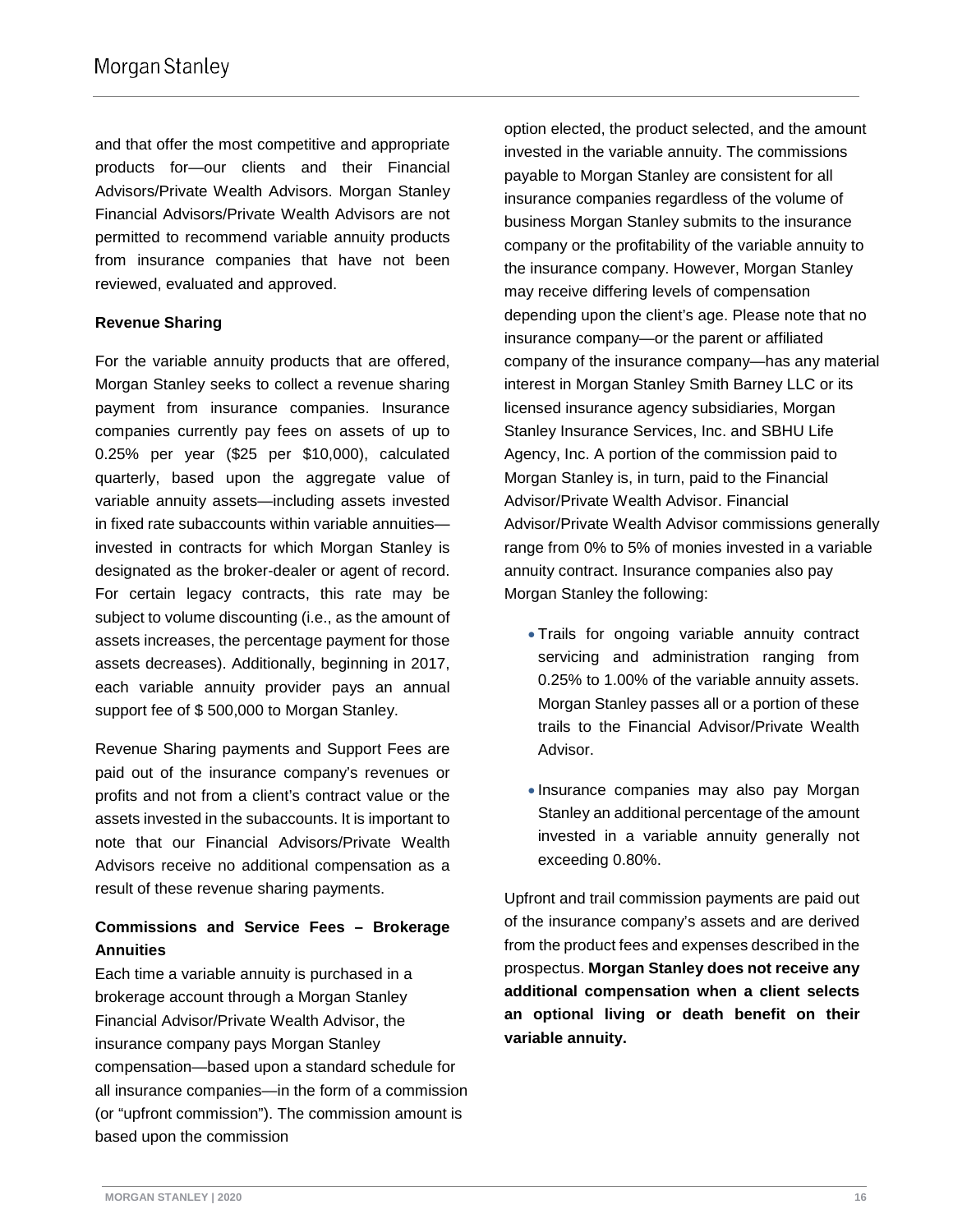#### **Investment Advisory/Wrap Fee Account Annuities**

The insurance company does not pay Morgan Stanley any compensation when a variable annuity is purchased in an Investment Advisory/Wrap Fee account. When annuities are purchased in an investment advisory account, Morgan Stanley is compensated by the annual investment advisory account wrap fee that is charged to your advisory account. This annual wrap fee is established at the opening of your account and may be modified from time to time in accordance with the terms of your agreement with us.

In addition, a platform fee equal to 0.042% per year applies to Morgan Stanley Consulting Group Advisor accounts. The platform fee will be offset by a credit reimbursed to the account from the revenue the firm collects from the annuity providers whose advisory annuities the firm distributes. For more detailed information, please review the Consulting Group Advisor ADV Brochure, available from the Morgan Stanley team servicing your account or at www.morganstanley.com/ADV, for more detailed information on the platform fee.

**It is important to note that revenue sharing payments are credited to clients and that the Morgan Stanley team servicing your account receives no additional compensation as a result of these revenue sharing payments or fees**.

#### **Expense Prepayment or Reimbursement & Data Analytics Fees**

Morgan Stanley seeks prepayment from approved insurance companies of up to \$26,000 to help cover the costs associated with platform administration, regulatory compliance and other distribution responsibilities. In addition, Morgan Stanley seeks reimbursement from approved insurance companies, their parent or affiliated companies, or other service providers for the expenses incurred for various national, regional, and local training and education events and conferences held in the

normal course of business. Approved insurance companies, their parent or affiliated companies, or other service providers independently decide if and what they will spend on these activities. Morgan Stanley also provides insurance companies with the opportunity to purchase supplemental annuity sales data analytics. The amount of the fees depends on the level of data provided. The current fee is up to \$40,000 per annum. Should an insurance company offer other financial products, insurance companies may purchase sales data analytics from Morgan Stanley on those products as well.

#### **Compensation From Insurance Companies**

Morgan Stanley—and its parent or affiliates— receive from certain approved insurance companies—or their parent or affiliated companies— the following:

- Compensation in the form of commissions and other fees for providing traditional brokerage services [including related research and advisory support], and for purchases and sales of securities for their own portfolios or the portfolios of subaccount investment companies.
- Compensation for financial services performed for the benefit of these companies.

Morgan Stanley prohibits linking the determination of the amount of brokerage commissions and service fees charged to these companies to the aggregate values of our overall variable annuity product sales or client holdings of these products, or to offset the revenue sharing or expense reimbursements described above.

For additional information on a particular insurance company's payment and compensation practices, please refer to the insurance company's product prospectus and Statement of Additional Information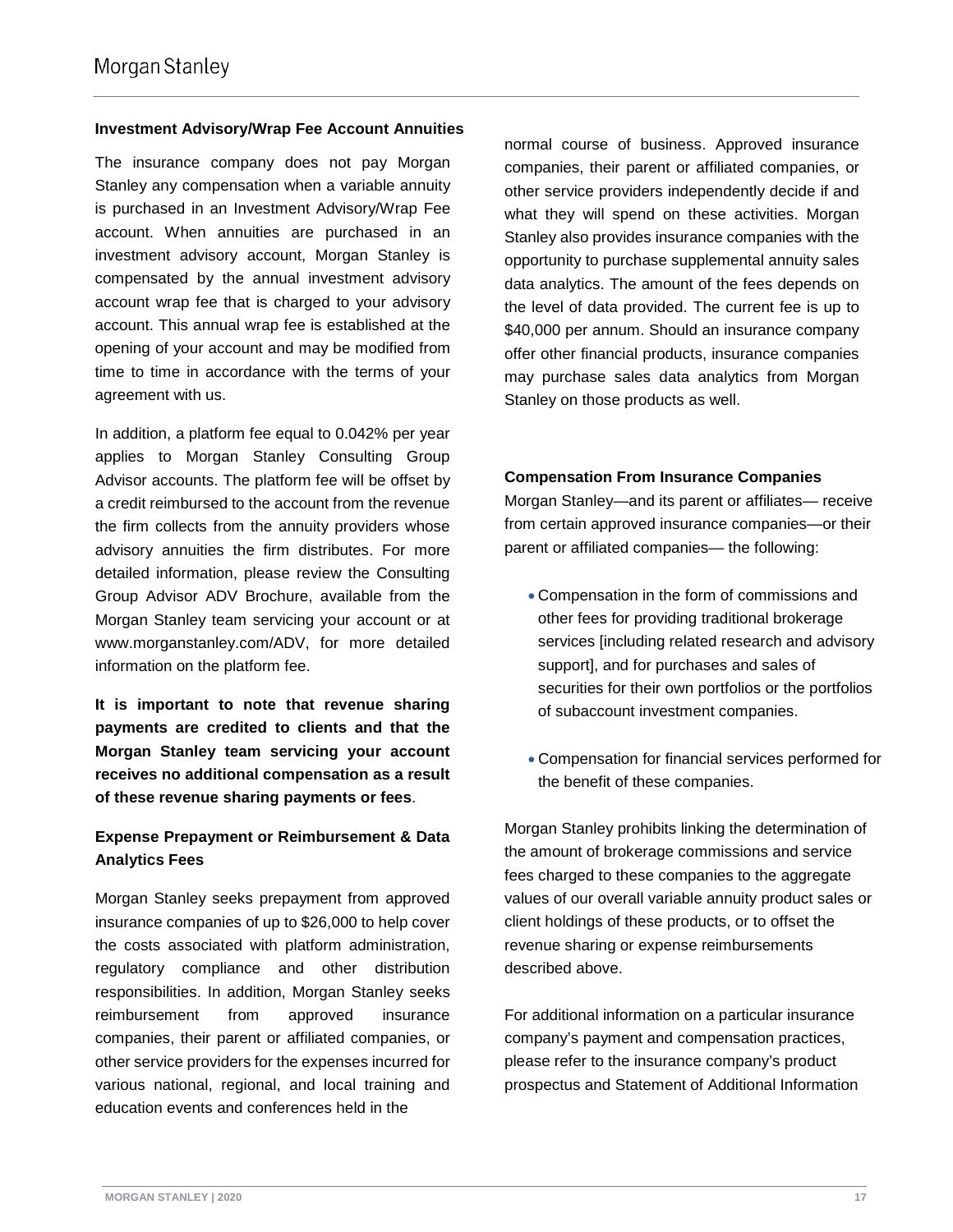# **Morgan Stanley's Relationship With the Funds (or Subaccounts) Offered in Variable Annuities**

Certain variable annuity contracts contain subaccounts that are invested in mutual funds managed or subadvised by Morgan Stanley Investment Management Inc. ("MSIM"), a MSWM affiliate. MSIM receives investment management or subadvisory fees for services provided to such mutual funds in which the variable annuity subaccounts ("affiliated subaccounts") invest. Therefore, MSWM has a conflict in recommending variable annuities that contain affiliated subaccounts. In order to mitigate this conflict, Financial Advisors and their Branch Managers do not receive additional compensation for recommending variable annuities containing affiliated subaccounts. Moreover, for CGA clients, MSWM may in its discretion, take one of the following actions: 1) allow only Non-Retirement Account clients to allocate to affiliated subaccounts, 2) make affiliated subaccounts unavailable for CGA clients, or 3) with respect to Retirement Account clients, waive a portion of the Advisory/Wrap Fee pertaining to such variable annuity subaccounts or cause MSIM to waive the amount of the investment management or subadvisory fee attributable to such Retirement Account clients' assets paid by the underlying funds or investment adviser to MSIM.

#### **Before You Decide to Buy a Variable Annuity**

You should consider the following, where applicable, before you decide to buy a variable annuity:

#### **Investment Goals**

- Will you use the variable annuity to save for retirement or a similar long-term goal?
- Are you purchasing the variable annuity in a retirement plan or IRA? If so, remember that you will not receive any additional tax-deferral benefit from the variable annuity.

• Do you intend to remain invested in the variable annuity long enough to avoid paying any surrender

#### charges?

- Do you intend to remain invested in the variable annuity long enough to benefit from any optional living benefit riders if you have to withdraw money?
- Are you willing to take the risk that your account value may decrease if the underlying subaccounts perform poorly?
- Have you consulted with a tax advisor and considered all of the tax consequences associated with purchasing a variable annuity, including the effect of variable annuity payouts on your tax status in retirement?

#### **Costs and Benefits**

- Do you understand the features of the variable annuity?
- Do you understand all of the fees and expenses that the insurance company charges for the variable annuity?
- If purchasing the annuity within an Investment Advisory/Wrap fee account, do you understand all of the fees and expenses that the Advisory/Wrap Fee account charges?
- Do you understand the various ways in which Morgan Stanley and your Financial Advisor/Private Wealth Advisor are compensated when you purchase a variable annuity?
- Are there features of the variable annuity that you could purchase separately and for a lower cost?
- If you are exchanging one variable annuity for another, do the benefits of the exchange provide a substantial financial benefit that outweighs the costs? Be sure to consider any surrender charges that need to be paid on the old annuity and the impact on your liquidity resulting from the surrender charge schedule on the new annuity.
- Is your investment time horizon and preference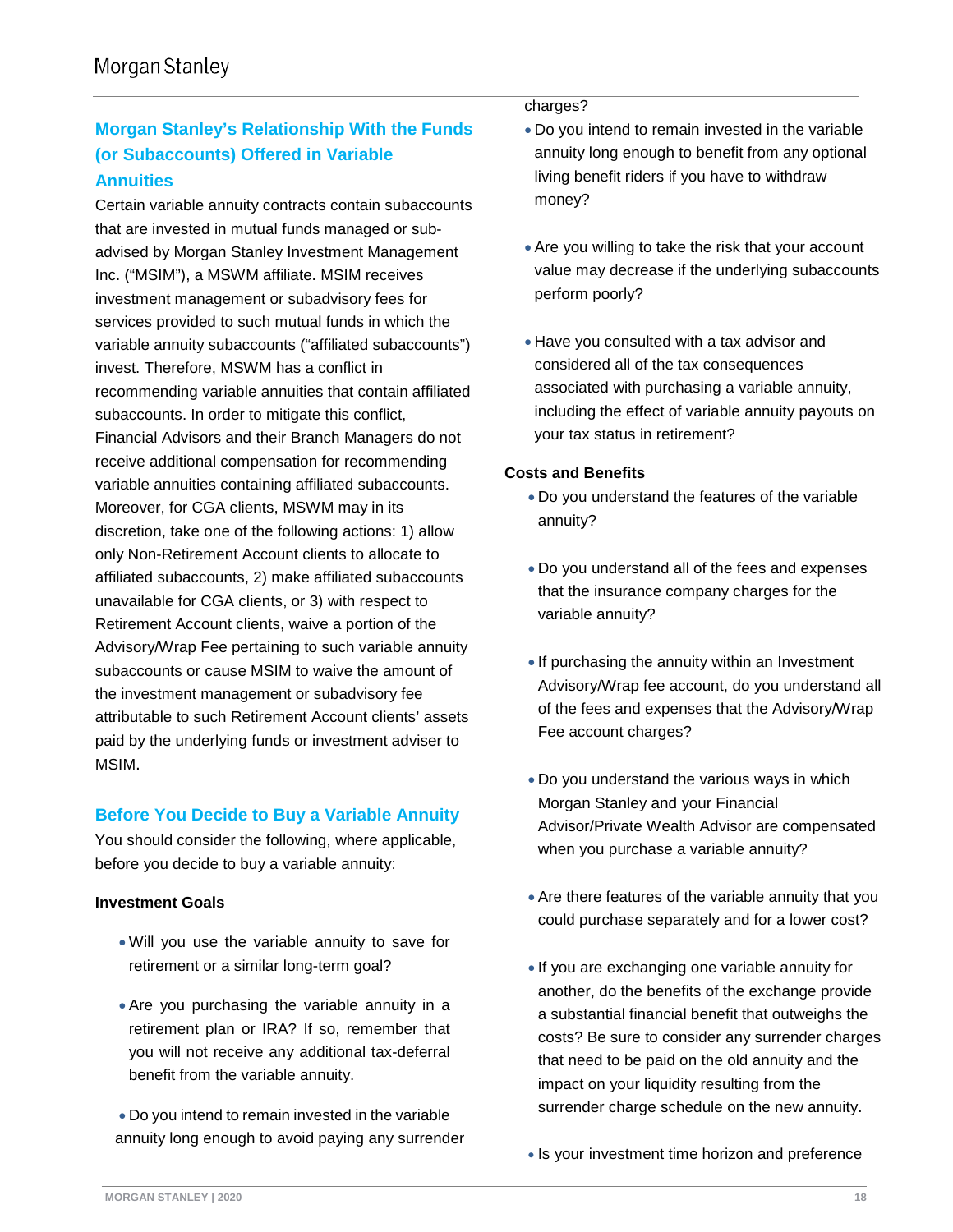for access to your money consistent with the pricing option that you selected?

#### **Senior Standard of Care Obligations**

In recent years, regulators have expressed concern about variable annuity sales to seniors. There are a number of key points of interest you should consider in advance of investing. These include:

- Your investment risk tolerance,
- Your liquidity and potential long-term care needs,
- Your life expectancy in contrast with the variable annuity's holding period,
- The variable annuity's fees and charges
- Tax consequences, and
- Your ability to understand all of the features, benefits and costs associated with the variable annuity.

#### **For More Information**

Before purchasing a variable annuity, you owe it to yourself to learn as much as possible about how a variable annuity works, the benefits it can provide and the fees and charges you will pay. For more information, contact your Financial Advisor/Private Wealth Advisor or visit the following websites:

- American Council of Life Insurers at [www.acli.com](http://www.acli.com/)
- Securities and Exchange Commission at [www.sec.gov](http://www.sec.gov/)
- Financial Industry Regulatory Authority a[t](http://www.finra.org/) [www.finra.org—](http://www.finra.org/)see these FINRA Investor Alerts for additional information: "Variable Annuities: Beyond the Hard Sell" and "Should You Exchange Your Variable Annuity?"
- Insured Retirement Institute at [www.irionline.org](http://www.irionline.org/)
- North American Securities Administrators Association at [www.nasaa.org](http://www.nasaa.org/)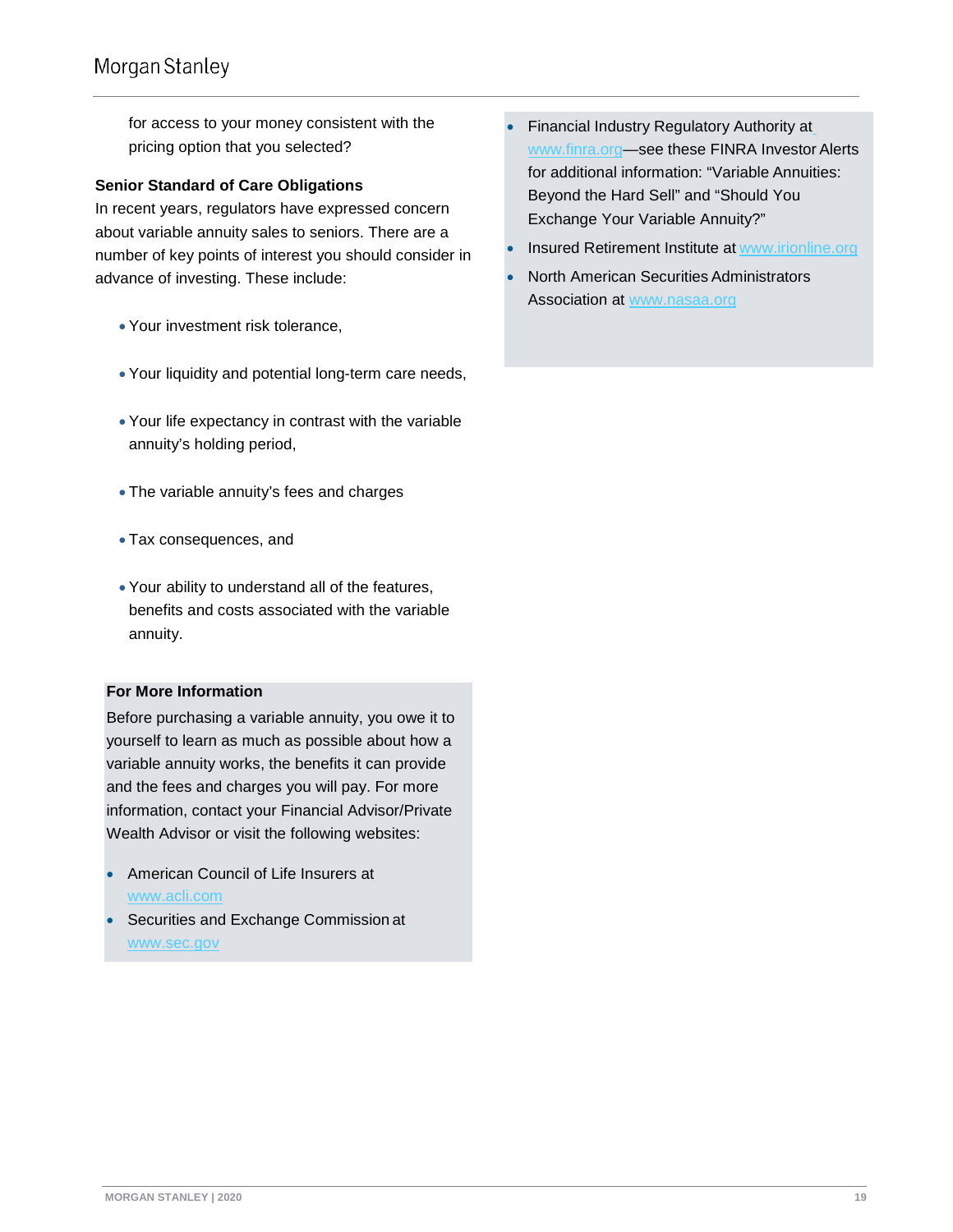Morgan Stanley's investment advisory programs may require a minimum asset level and, depending on your specific investment objectives and financial position, may not be appropriate for you. For more information, please see the Morgan Stanley Consulting Group Advisor ADV Brochure, which is available from the Morgan Stanley team servicing your account or at [www.morganstanley.com/ADV.](http://www.morganstanley.com/ADV)

Consider Your Own Investment Needs: This material is not intended to be a client-specific recommendation, or offer to participate in any investment. Therefore, clients should not use this profile as the sole basis for investment decisions. They should consider all relevant information, including their existing portfolio, investment objectives, risk tolerance, liquidity needs and investment time horizon. Talk to your Financial Advisor about what would be an appropriate investment relationship for you.

**Variable annuities are sold by prospectus only. The prospectus contains the investment objectives, risks, fees, charges and expenses, and other information regarding the variable annuity contract and the underlying investments, which should be considered carefully before investing. Prospectuses for both the variable annuity contract and the underlying investments are available from your Financial Advisor/Private Wealth Advisor. Please read the prospectus carefully before you invest.**

Variable annuities are long-term investment vehicles designed for retirement. There are risks involved when investing in a variable annuity, including possible loss of principal.

Withdrawal and distributions of taxable amounts from a nonqualified variable annuity are subject to ordinary income tax and, if made prior to age 59½, may be subject to an additional 10% federal income tax penalty.

Early withdrawals will reduce the death benefit and cash surrender value.

Optional benefits, such as living benefits and enhanced death benefits, are available for an additional fee.

If you are investing in a variable annuity through a tax-advantaged retirement plan such as an IRA, you will get no additional tax advantage from the variable annuity. Under these circumstances, you should only consider buying a variable annuity because of its other features, such as lifetime income payments and death benefits protection.

Payment obligations of the issuing insurance company are backed by the financial strength and claims-paying ability of the issuing insurance company.

Variable annuities are offered in conjunction with Morgan Stanley Smith Barney LLC's licensed insurance agency affiliates. A variable annuity is not a deposit of, or other obligation of, or guaranteed by, the Depository Institution, or an affiliate of the Depository Institution, and involves investment risk, including the possible loss of value.

Tax laws are complex and subject to change. Morgan Stanley Smith Barney LLC ("Morgan Stanley"), its affiliates and its employees do not provide tax or legal advice and are not "fiduciaries" (under ERISA, the Internal Revenue Code or otherwise) with respect to the services or activities described herein except as otherwise provided in writing by Morgan Stanley. Clients should seek advice based on their own particular circumstances from an independent tax or legal advisor.